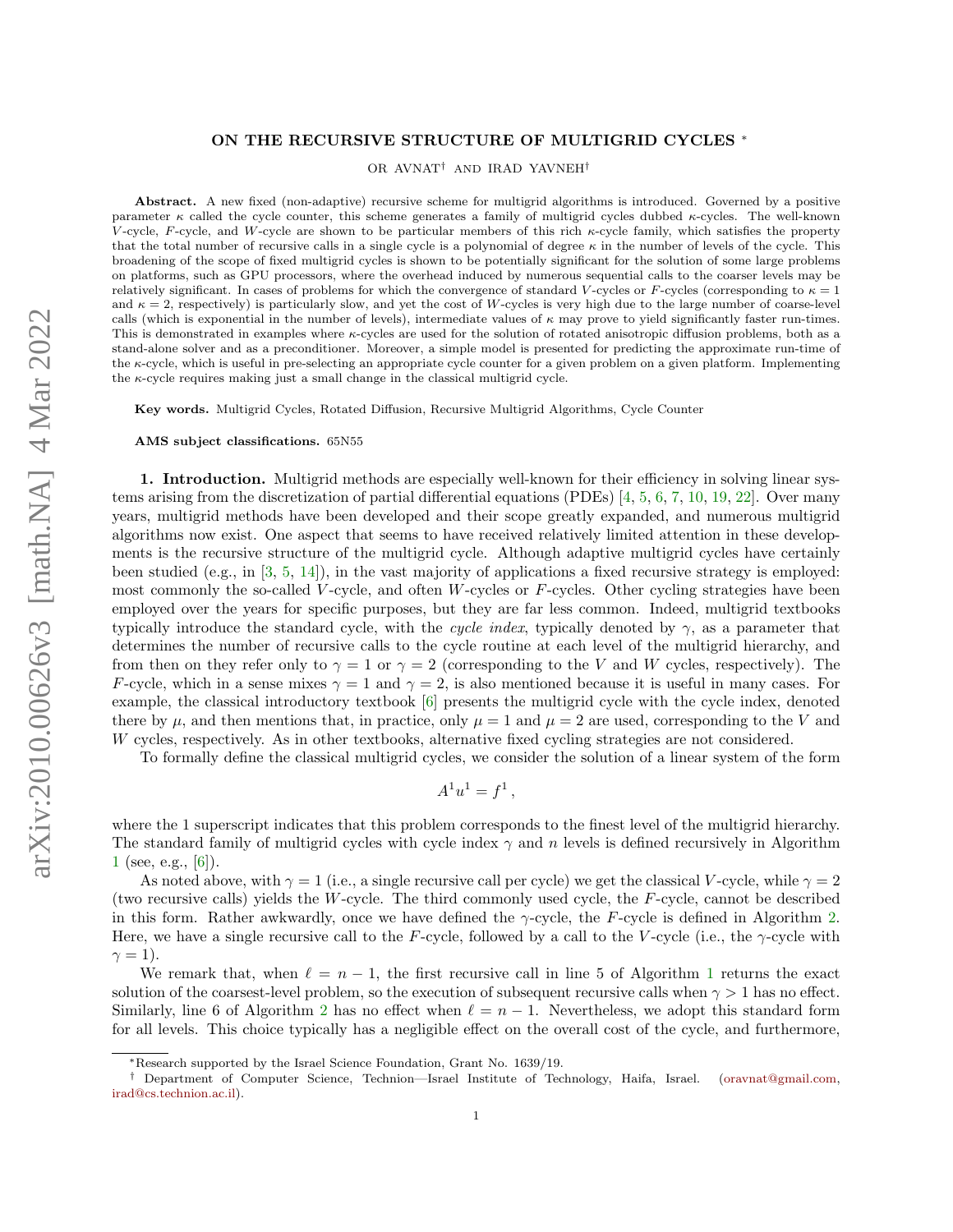$v^{\ell} \leftarrow \gamma\text{-cycle}(v^{\ell}, f^{\ell}, A^{\ell}, \ell, n, \gamma)$ 1 If  $\ell = n$  (coarsest level), solve  $A^{\ell}v^{\ell} = f^{\ell}$  and return. 2 Relax  $\nu_1$  times on  $A^{\ell}u^{\ell} = f^{\ell}$  with initial guess  $v^{\ell}$ .  $s \quad f^{\ell+1} \leftarrow Restrict(f^{\ell}-A^{\ell}v^{\ell}).$  $\quad \ \ \, \cdots \quad v^{\ell+1} \leftarrow 0.$ 5 Repeat  $\gamma$  times:  $v^{\ell+1} \leftarrow \gamma\text{-cycle}(v^{\ell+1}, f^{\ell+1}, A^{\ell+1}, \ell+1, n, \gamma).$ 6  $v^{\ell} \leftarrow v^{\ell} + Prolong(v^{\ell+1}).$ 7 Relax  $\nu_2$  times on  $A^{\ell}u^{\ell} = f^{\ell}$  with initial guess  $v^{\ell}$ .



<span id="page-1-0"></span>the additional call to the coarsest level does have an effect when the problem on line 1 is only solved approximately, which is not uncommon in real applications.

 $v^{\ell} \leftarrow F\text{-}cycle(v^{\ell}, f^{\ell}, A^{\ell}, \ell, n)$ 1 If  $\ell = n$  (coarsest level), solve  $A^{\ell}v^{\ell} = f^{\ell}$  and return. 2 Relax  $\nu_1$  times on  $A^{\ell}u^{\ell} = f^{\ell}$  with initial guess  $v^{\ell}$ . 3  $f^{\ell+1} \leftarrow$  Restrict $(f^{\ell} - A^{\ell} v^{\ell}).$  $\mathbf{4} \quad v^{\ell+1} \leftarrow 0.$ 5  $v^{\ell+1} \leftarrow F\text{-}cycle(v^{\ell+1}, f^{\ell+1}, A^{\ell+1}, \ell+1, n).$ 6  $v^{\ell+1} \leftarrow \gamma$ -cycle( $v^{\ell+1}, f^{\ell+1}, A^{\ell+1}, \ell+1, n, 1$ ). 7  $v^{\ell} \leftarrow v^{\ell} + Prolong(v^{\ell+1}).$ **8** Relax  $\nu_2$  times on  $A^{\ell}u^{\ell} = f^{\ell}$  with initial guess  $v^{\ell}$ .



The reason for the casual treatment of the recursive structure of multigrid algorithms is probably that there is often no practical need for alternative strategies. If the simplest and cheapest variant—the Vcycle—does the job, as it often does, then there seems to be no reason to look any further. If a stronger cycle is required, then we can try  $\gamma = 2$ , i.e., the W-cycle, or compromise with the F-cycle if that is efficient. Nevertheless, in this paper we argue that, although these three cycle types may have been sufficient in the days of more limited machines and moderate-sized problems, it is worthwhile to reconsider this in modernday and future computing platforms. Such platforms may have a very high throughput for big problems, but are much less efficient for a large number of sequential small problems. This observation is true for the GPU platforms we consider in this paper. More generally, efficient parallel implementation of algebraic multigrid (AMG) for unstructured problems on modern high-performance computers is known to be challenging [\[1\]](#page-18-1), requiring specialized handling. Examples of this include explicit sparsification of coarse-grid operators [\[2\]](#page-18-2), gathering and redistributing coarse-grid data to reduce communication costs [\[9\]](#page-19-8), and non-Galerkin coarsening [\[8,](#page-19-9) [18\]](#page-19-10). Even structured multigrid solvers require special redistribution techniques on coarse levels to obtain good scaling properties for very large problems [\[13\]](#page-19-11).

Suppose that we apply the standard multigrid algorithm with  $n$  levels, numbered 1 to  $n$  from finest to coarsest. In a single V-cycle, implemented recursively, the cycle routine is called only once per level—a total of n calls. However, in the W-cycle it is called  $2^{\ell-1}$  times on level  $\ell, \ell = 1, \ldots, n$ , totaling  $2^n - 1$  calls to the cycle routine in one complete W-cycle. For example, in a 2D problem with standard coarsening, the cycle routine is called once per iteration at the finest level, where there are N variables. At the next level the W-cycle is called twice and the number of variables is  $N/4$ . Each such W-cycle makes two calls at the next-coarser level, with the number of variables divided again by 4. Thus, the number of activations of the cycle is doubled with each coarsening, even as the size of the problem is divided by 4. The upshot is that, if the number of operations per level depends linearly on the number of variables, then the total number of operations remains linear in  $N$ . However, the calls to the cycle routine are performed sequentially, and their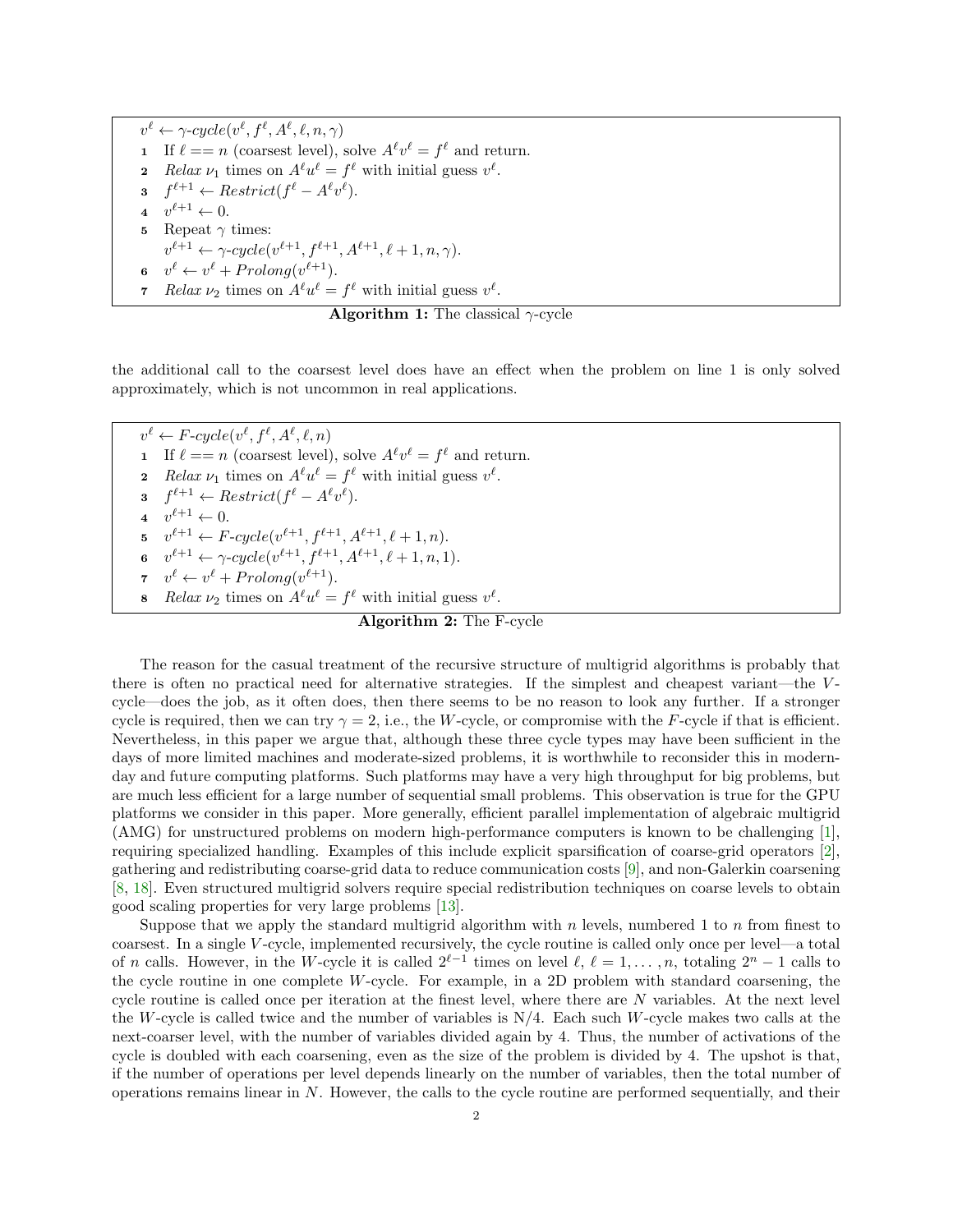number is evidently exponential in the number of levels. For instance, for such a problem of size  $2^{10} \times 2^{10}$ , about one million fine-level variables, a W-cycle using ten levels performs over 1000 calls to the cycle routine, compared to just ten calls for a V -cycle, whereas the number of operations performed by the W-cycle is only 50% more compared to the V -cycle.

This "exponential gap" between  $V$  and  $W$ -cycles in the number of routine calls may be significant, especially when  $(a)$  big problems are attacked;  $(b)$  the total cost of coarse-grid work is relatively high because of complexity growth on coarser grids, as may happen in AMG methods which provide limited explicit control over the complexity of the operators on the coarse grids and over the rate of coarsening;  $(c)$ parallel processing efficiency is significantly reduced in the W-cycle, because the coarse-grid problems are small and the  $2<sup>n</sup> - 1$  cycle routine calls are performed sequentially, and not in parallel.

Finally, on a more conceptual level, we ask: why define a general parameter—the cycle index  $\gamma$ —if only the values 1 or 2 are used in practice? Moreover, why is the popular F-cycle not describable in the standard cycling-scheme framework? These aspects of the standard multigrid cycle seem to be somewhat at odds with the spirit of Occam's Razor, which gives preference to simplicity of representation. In the next section we replace the cycle index  $\gamma$  by another positive integer,  $\kappa$ , which we dub the cycle counter in order to distinguish it from the standard cycle index. With this we define a family of multigrid cycles whose recursive structure is determined by  $\kappa$ . For certain choices of  $\kappa$ , we obtain the three common cycles, V, W and F, but for other choices we get other cycles, that are stronger than the V and F cycles, and yet retain the property that the total number of cycle routine calls over all levels<sup>[1](#page-2-0)</sup> is polynomial in n, rather than exponential as in the W-cycle.

The remainder of this paper is organized as follows. In [section 2](#page-2-1) we introduce the  $\kappa$ -cycle and present theoretical and practical complexity properties. In [section 3](#page-9-0) we introduce and verify in practice a simple model for predicting the run-time of  $\kappa$ -cycles. In [section 4](#page-13-0) we test the  $\kappa$ -cycle performance on GPU processors, and we summarize and conclude in [section 5.](#page-18-3)

## <span id="page-2-1"></span>2. The  $\kappa$ -cycle.

**2.1.**  $\kappa$ -cycle definition. Given a positive integer  $\kappa$ , the  $\kappa$ -cycle, defined in Algorithm [3,](#page-2-2) performs one recursive call inheriting the same counter  $\kappa$ , followed by a second call with the counter reduced by one. The latter call is performed only if the counter for this call remains positive.

 $v^{\ell} \leftarrow \kappa\text{-cycle}(v^{\ell}, f^{\ell}, A^{\ell}, \ell, n, \kappa)$ 1 If  $\ell = n$  (coarsest level), solve  $A^{\ell}v^{\ell} = f^{\ell}$  and return. 2 Relax  $\nu_1$  times on  $A^{\ell}u^{\ell} = f^{\ell}$  with initial guess  $v^{\ell}$ .  $s \quad f^{\ell+1} \leftarrow Restrict(f^{\ell}-A^{\ell}v^{\ell}).$  $4 \quad v^{\ell+1} \leftarrow 0.$ 5  $v^{\ell+1} \leftarrow \kappa$ -cycle( $v^{\ell+1}, f^{\ell+1}, A^{\ell+1}, \ell+1, n, \kappa$ ). 6 If  $\kappa > 1$  $v^{\ell+1} \leftarrow \kappa$ -cycle $(v^{\ell+1}, f^{\ell+1}, A^{\ell+1}, \ell+1, n, \kappa-1).$ 7  $v^{\ell} \leftarrow v^{\ell} + Prolong(v^{\ell+1}).$ **8** Relax  $\nu_2$  times on  $A^{\ell}u^{\ell} = f^{\ell}$  with initial guess  $v^{\ell}$ .

# <span id="page-2-2"></span>Algorithm 3: The  $\kappa$ -cycle

[Figure 2.1](#page-3-0) provides an illustration of  $\kappa$ -cycles with 5 levels. Circles represent relaxation, corresponding to lines 2 and 8 in Algorithm [3,](#page-2-2) while each red X represents a recursive call.

The following proposition relates the  $\kappa$ -cycle to the three classical multigrid cycles.

<span id="page-2-3"></span>PROPOSITION 2.1.

- For  $\kappa = 1$ , the  $\kappa$ -cycle is identical to the standard V-cycle.
- For  $\kappa = 2$ , the  $\kappa$ -cycle is identical to the standard F-cycle.

<span id="page-2-0"></span> $1$ Although the algorithms are presented in recursive form, our arguments hold also for non-recursive implementations, which are readily available. The higher computational cost resulting from increasing  $\kappa$  is due to the additional sequential traversing across levels, rather than to the recursion per se.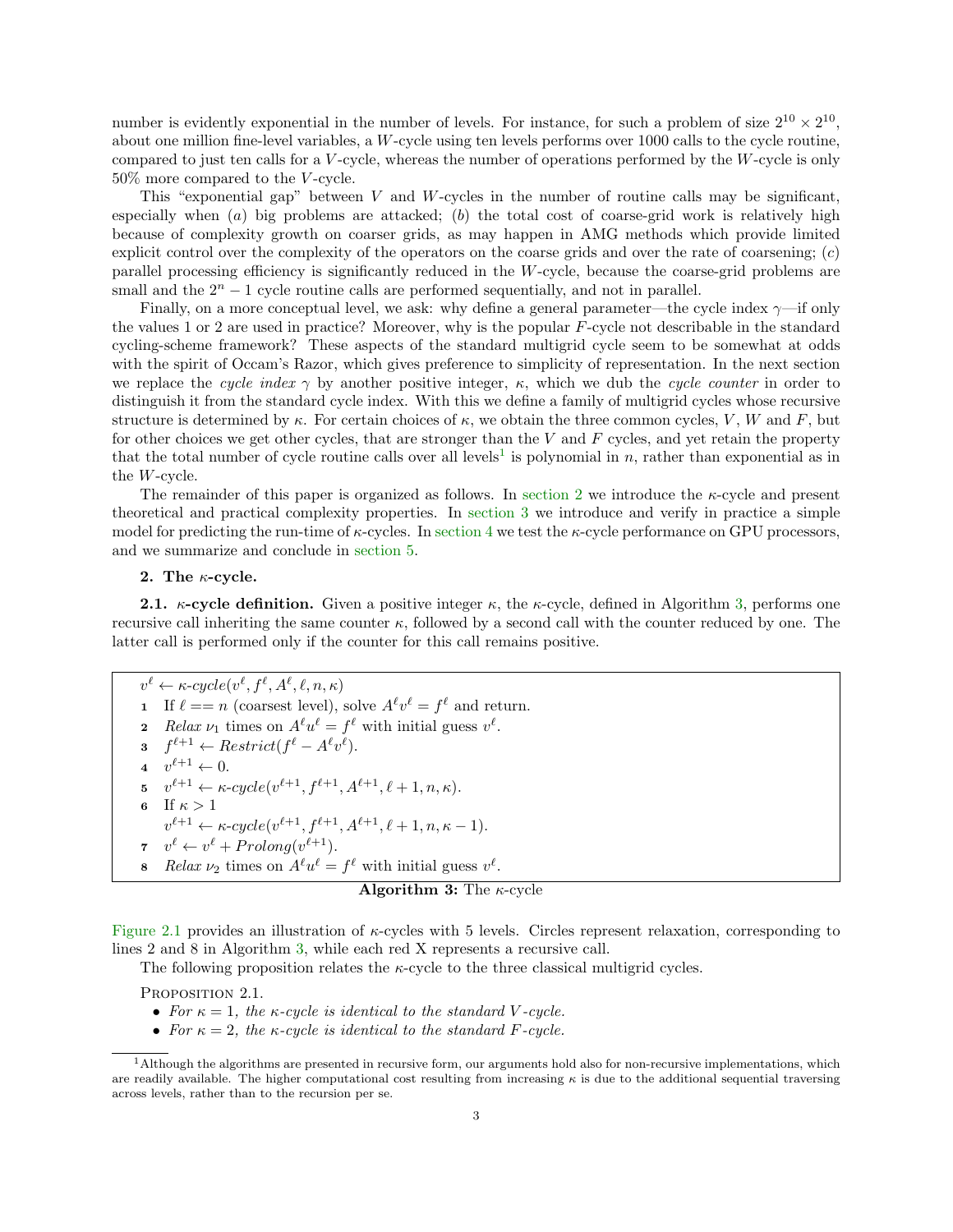<span id="page-3-0"></span>

FIG. 2.1. The  $\kappa$ -cycle is illustrated with 5 levels and  $\kappa = 1, 2, 3, 5$ . Circles denote relaxations, corresponding to lines 2 and 8 of Algorithm [3,](#page-2-2) while red X's denote recursive calls.

## • For  $\kappa \geq n$ , the  $\kappa$ -cycle is identical to the standard W-cycle.

*Proof.* For  $\kappa = 1$ , Algorithm [3](#page-2-2) evidently performs just a single recursive call on each level, so it is indeed identical to the V-cycle. Given this, observe that for  $\kappa = 2$ , Algorithm [3](#page-2-2) performs a recursive call with  $\kappa = 2$ , followed by a V -cycle, so it is indeed identical to the F-cycle of Algorithm [2.](#page-1-0) For the third claim, observe that the smallest cycle counter that appears in a cycle routine call at level  $\ell > 1$  is smaller by one than the smallest cycle counter that appears in a cycle routine call at the next-finer level  $\ell - 1$ . If the finest-level  $\kappa$ is at least n, this implies that  $\kappa$  is positive in the entire cycle, implying two recursive calls on each level but the coarsest. Therefore, for  $\kappa \geq n$ , the  $\kappa$ -cycle is equivalent to the  $\gamma$ -cycle of Algorithm [1](#page-0-0) with  $\gamma = 2$ , i.e., the W-cycle.  $\Box$ 

In the next subsection we study properties of this family of cycles. We denote by  $levelCalls(\kappa, \ell)$  the number of times that the  $\kappa$ -cycle routine is called in a single cycle on level  $\ell$  when employing cycle counter  $\kappa$ , and totalCalls( $\kappa$ , n) denotes the total number of calls to the cycle routine in a single cycle of n levels and cycle counter  $\kappa$ . In the proofs we commonly employ the well-known identities:

(2.1) 
$$
\begin{pmatrix} a-1 \\ b \end{pmatrix} + \begin{pmatrix} a-1 \\ b-1 \end{pmatrix} = \begin{pmatrix} a \\ b \end{pmatrix} \text{ and } \sum_{j=0}^{a} \begin{pmatrix} a \\ j \end{pmatrix} = 2^a.
$$

2.2. Theoretical properties. We begin by computing the number of recursive calls at each level of the  $\kappa$ -cycle. As we will see in [Corollary 2.3,](#page-5-0) the number of calls per level is a monotonically increasing function of  $\kappa$  for  $1 \leq \kappa \leq \ell$ . For  $\kappa \geq \ell$ , the number of calls per level remains constant, because the  $\kappa$ -cycle is equivalent to a W-cycle in this regime.

<span id="page-3-1"></span>PROPOSITION 2.2. The number of calls to the cycle routine on level  $\ell$  of a single  $\kappa$ -cycle with  $\kappa \ge 1$  is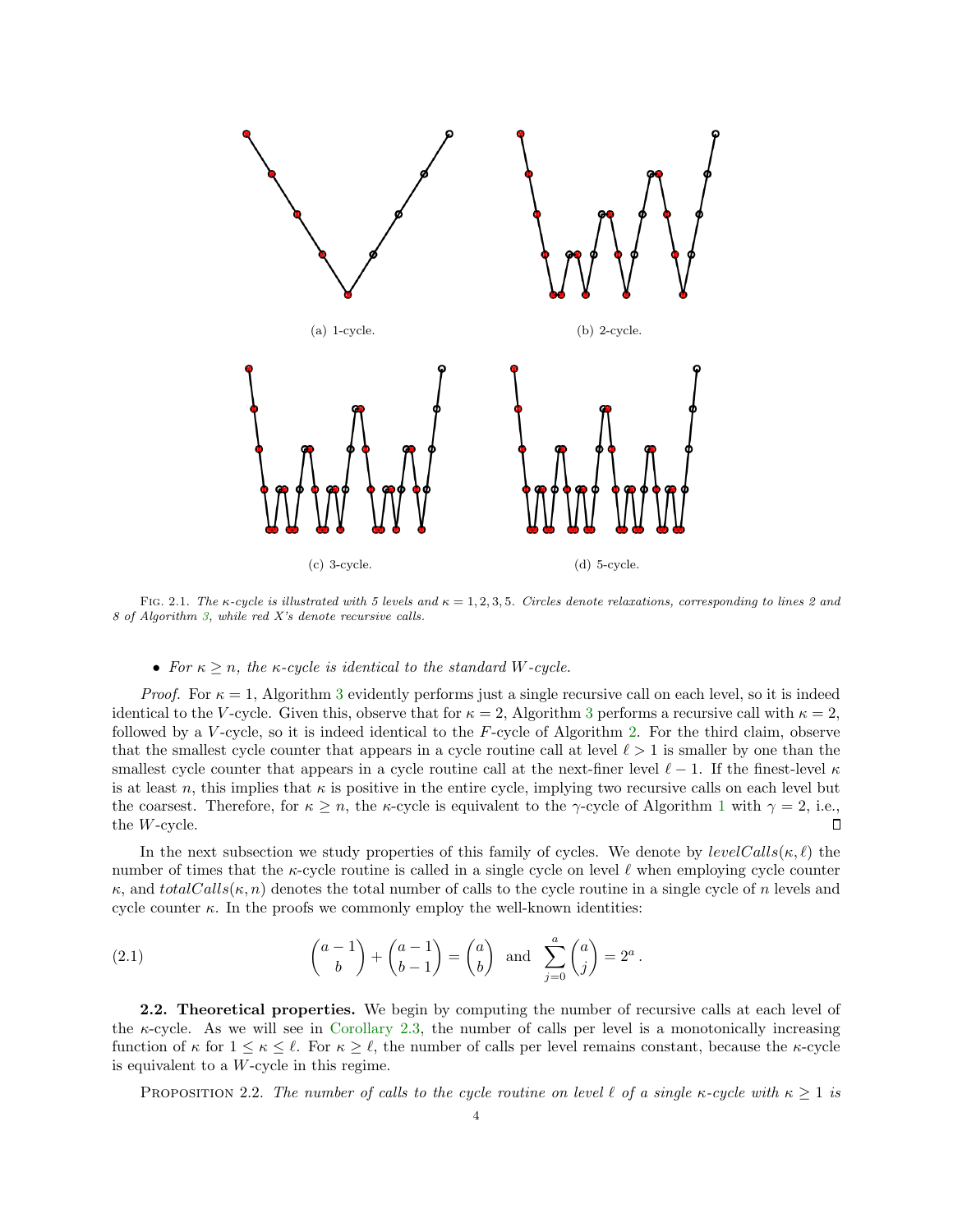given by

$$
levelCalls(\kappa, \ell) = \sum_{j=0}^{\min(\kappa-1, \ell-1)} \binom{\ell-1}{j}.
$$

*Proof.* Note first that for  $\kappa = 0$  this formula yields levelCalls $(0, \ell) \equiv 0$ , as it should, because the cycle routine is never called recursively with a non-positive cycle counter in Algorithm [3.](#page-2-2) Next, we apply induction over the levels.

For  $\ell = 1$ :

$$
levelCalls(\kappa, \ell = 1) = \sum_{j=0}^{\min(\kappa - 1, \ell - 1)} {\ell - 1 \choose j} = \sum_{j=0}^{0} {0 \choose j} = {0 \choose 0} = 1,
$$

which is correct, as there is always one call on the first level of a single cycle. Now, we assume by induction that this claim is true for level  $\ell = p$  and prove it for  $\ell = p + 1$ . To this end, we need to relate the number of calls on level  $p + 1$  to the number of calls on level p. Observe that in the processing on the finest level 1 in Algorithm [3](#page-2-2) we make two recursive calls to  $\kappa$ -cycles on level 2: one with cycle counter  $\kappa$  and one with cycle counter  $\kappa - 1$ . Observe also that level  $p + 1$  of the original cycle is level p of the two cycles beginning on level 2. This implies

$$
levelCalls(\kappa, p+1) = levelCalls(\kappa, p) + levelCalls(\kappa - 1, p).
$$

Therefore, it remains to be proved that

min(

$$
\sum_{j=0}^{\min(\kappa-1,p)} \binom{p}{j} = \sum_{j=0}^{\min(\kappa-1,p-1)} \binom{p-1}{j} + \sum_{j=0}^{\min(\kappa-2,p-1)} \binom{p-1}{j}.
$$

We distinguish between two cases:

1.  $\kappa \leq p$ .

It follows that  $\kappa - 2 < \kappa - 1 \leq p - 1$ , and therefore

$$
\sum_{j=0}^{\min(\kappa-1,p-1)} \binom{p-1}{j} + \sum_{j=0}^{\min(\kappa-2,p-1)} \binom{p-1}{j} = \sum_{j=0}^{\kappa-1} \binom{p-1}{j} + \sum_{j=0}^{\kappa-2} \binom{p-1}{j} \\
= \binom{p-1}{0} + \sum_{j=1}^{\kappa-1} \binom{p-1}{j} + \binom{p-1}{j-1} \\
= \binom{p-1}{0} + \sum_{j=1}^{\kappa-1} \binom{p}{j} = \sum_{j=0}^{\kappa-1} \binom{p}{j} \\
= \sum_{j=0}^{\min(\kappa-1,p)} \binom{p}{j}.
$$

2.  $\kappa \geq p+1$ .

It follows that  $\kappa - 1 > \kappa - 2 \ge p - 1$ , and therefore

$$
\sum_{j=0}^{\min(k-1,p-1)} \binom{p-1}{j} + \sum_{j=0}^{\min(k-2,p-1)} \binom{p-1}{j} = \sum_{j=0}^{p-1} \binom{p-1}{j} + \sum_{j=0}^{p-1} \binom{p-1}{j} = 2^{p-1} + 2^{p-1} = 2^p = \sum_{j=0}^p \binom{p}{j}.
$$

But  $\kappa \ge p+1$  implies that  $\min(\kappa-1, p) = p$ , hence,

$$
\sum_{j=0}^{p} \binom{p}{j} = \sum_{j=0}^{\min(\kappa-1,p)} \binom{p}{j}
$$

.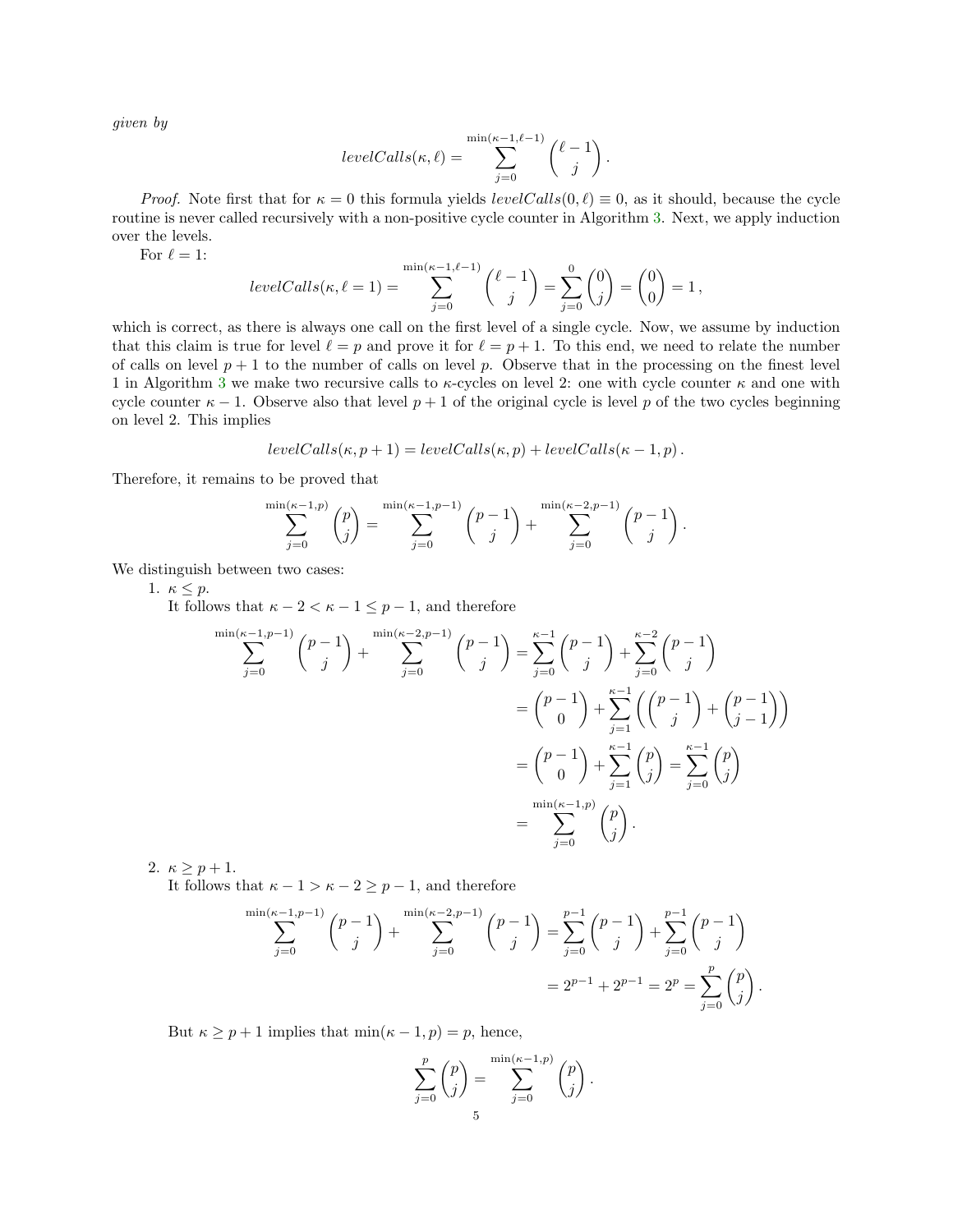We find that in both cases we obtain  $levelCalls(\kappa, p+1) = \sum_{j=0}^{\min(\kappa-1, p)} {p \choose j}.$ 

<span id="page-5-0"></span>Corollary 2.3.

1. For  $\ell > \kappa$  we have:

$$
levelCalls(\kappa, \ell) = \sum_{j=0}^{\min(\kappa-1, \ell-1)} {\ell-1 \choose j} = \sum_{j=0}^{\kappa-1} {\ell-1 \choose j}.
$$

Hence, the number of calls per level grows monotonically with the cycle counter for  $\ell > \kappa$ . 2. For  $\ell \leq \kappa$  we have:

$$
levelCalls(\kappa, \ell) = \sum_{j=0}^{\min(\kappa - 1, \ell - 1)} {\ell - 1 \choose j} = \sum_{j=0}^{\ell - 1} {\ell - 1 \choose j} = 2^{\ell - 1}.
$$

Hence, the number of calls per level is independent of the cycle counter for  $\ell \leq \kappa$ .

We next sum up the number of recursive calls over all the levels.

PROPOSITION 2.4. The total number of calls to the cycle routine in a single  $\kappa$ -cycle with  $\kappa \geq 1$  is given by

$$
totalCalls(\kappa, n) = \sum_{j=1}^{\min(\kappa, n)} {n \choose j}.
$$

*Proof.* We apply induction over the number of levels n. In the case of a single level,  $n = 1$ , we have just one cycle call, and indeed

$$
totalCalls(\kappa, n = 1) = \sum_{j=1}^{\min(\kappa, n)} {n \choose j} = \sum_{j=1}^{1} {1 \choose j} = {1 \choose 1} = 1.
$$

We assume that the claim is true for  $n = p$  and prove it by induction for  $n = p + 1$ . Note that *totalCalls* is nothing but the sum of *levelCalls* over all levels, hence,

$$
totalCalls(\kappa, p+1) = totalCalls(\kappa, p) + levelCalls(\kappa, p+1).
$$

By the induction hypothesis and [Proposition 2.2,](#page-3-1) this yields

$$
totalCalls(\kappa, p+1) = \sum_{j=1}^{\min(\kappa, p)} {p \choose j} + \sum_{j=0}^{\min(\kappa-1, p)} {p \choose j}
$$

.

We distinguish between two cases:

1.  $\kappa \leq p$ . Hence,

$$
totalCalls(\kappa, p+1) = \sum_{j=1}^{\min(\kappa, p)} \binom{p}{j} + \sum_{j=0}^{\min(\kappa-1, p)} \binom{p}{j} = \sum_{j=1}^{\kappa} \binom{p}{j} + \sum_{j=0}^{\kappa-1} \binom{p}{j}
$$

$$
= \sum_{j=1}^{\kappa} \binom{p}{j} + \sum_{j=1}^{\kappa} \binom{p}{j-1} = \sum_{j=1}^{\kappa} \binom{\binom{p}{j}}{j} + \binom{p}{j-1}
$$

$$
= \sum_{j=1}^{\kappa} \binom{p+1}{j} = \sum_{j=1}^{\min(\kappa, p+1)} \binom{p+1}{j}
$$

2.  $\kappa \geq p+1$ . Hence,

 $\Box$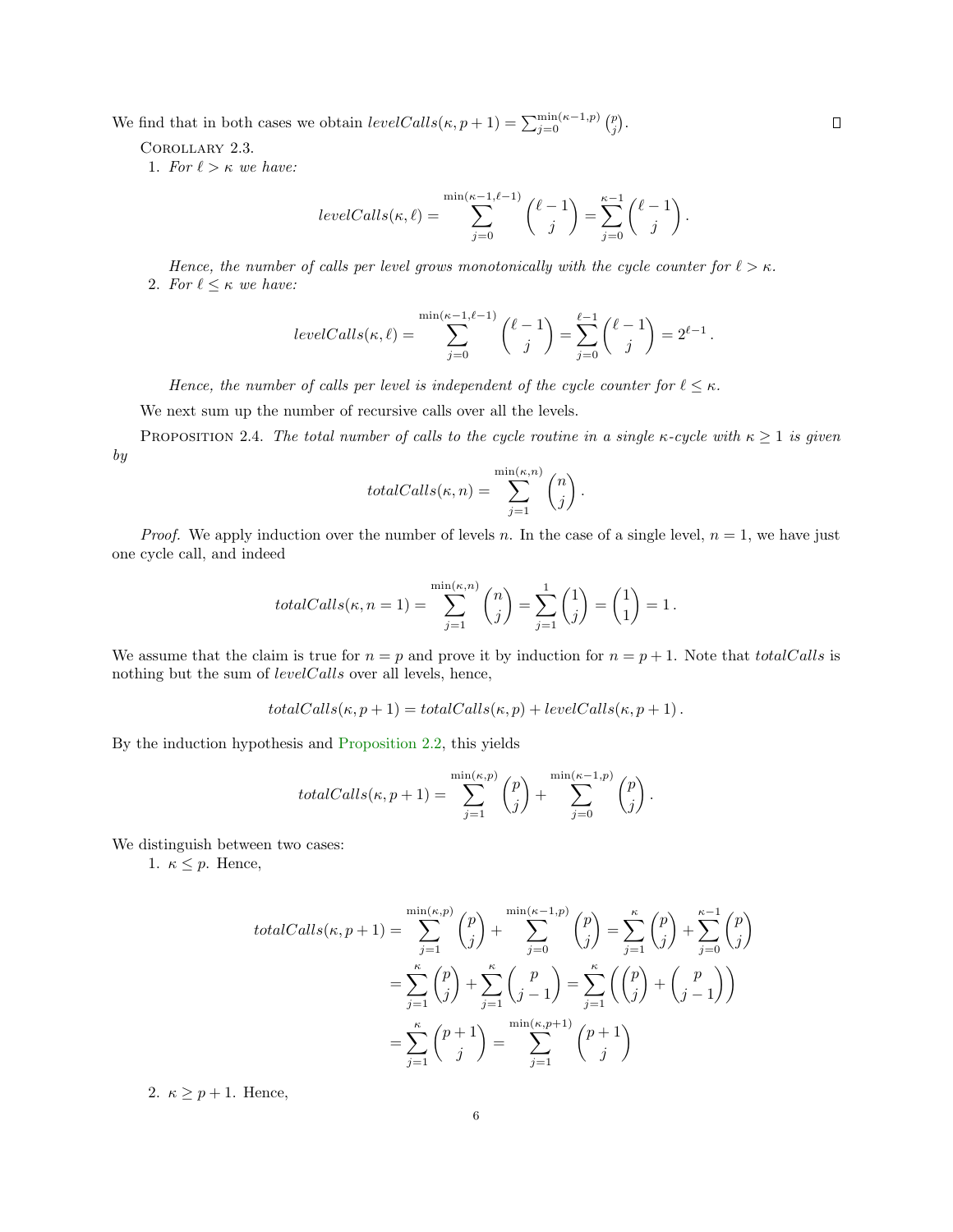$$
totalCalls(\kappa, p+1) = \sum_{j=1}^{\min(\kappa, p)} {p \choose j} + \sum_{j=0}^{\min(\kappa - 1, p)} {p \choose j} = \sum_{j=1}^p {p \choose j} + \sum_{j=0}^p {p \choose j}
$$
  
=  $2^p - 1 + 2^p = 2^{p+1} - 1 = \sum_{j=1}^{p+1} {p+1 \choose j} = \sum_{j=1}^{\min(\kappa, p+1)} {p+1 \choose j}.$ 

 $\Box$ 

<span id="page-6-0"></span>In both cases the claim is satisfied.

COROLLARY 2.5.

- 1. For  $\kappa \geq n$  we have totalCalls $(\kappa, n) = \sum_{j=1}^{n} {n \choose j} = 2^{n} 1$ , i.e., exponential in n (as we observed in [Proposition](#page-2-3) 2.1).
- 2. For  $\kappa < n$  we have total Calls $(\kappa, n) = \sum_{j=1}^{\kappa} {n \choose j}$ . We conclude that when the number of levels n is greater than the cycle counter  $\kappa$ , totalCalls $(\kappa, n)$  is a  $\kappa$ -degree polynomial in the number of levels n, because

$$
\binom{n}{j} = \frac{n!}{j!(n-j)!} = \frac{1}{j!} (n(n-1)(n-2)\dots(n-j+1)),
$$

a j-degree polynomial in n. Hence,

$$
totalCalls(\kappa, n) = \sum_{j=1}^{\kappa} {n \choose j},
$$

is a polynomial in n whose degree is  $\kappa$ .

Evidently, the number of calls, and correspondingly the computational cost of the cycle, grows as  $\kappa$  is increased until  $\kappa = n$ . On the other hand, as we shall demonstrate in our numerical tests, the convergence rate generally improves as  $\kappa$  is increased. Our aim will therefore be to choose  $\kappa$  that yields the best trade-off in terms of overall run time.

[Corollary 2.5](#page-6-0) leads us to the next formal observation on the linear complexity of the  $\kappa$ -cycle under suitable assumptions.

<span id="page-6-1"></span>PROPOSITION 2.6. Assume that the number of operations on the first (finest) level of the  $\kappa$ -cycle is linear in the number of variables N, that is, bounded from above by CN as  $N \to \infty$  for some constant C. Assume also that the number of operations per level is a monotonically decreasing function of the level  $\ell$ , and in fact the number of operations on any level  $\ell$  is bounded from above by c times the number of operations on the next-finer level  $\ell - 1$ , for  $\ell = 2, \ldots, n$ , where  $c < 1$  is a constant. Finally, assume that the number of operations per call to the coarsest level is a constant. Then, for any fixed cycle counter  $\kappa$ , the total number of operations per  $\kappa$ -cycle is  $O(N)$  as  $N \to \infty$ .

Note that this is in contrast to the W-cycle where, for example, even for  $c = 0.5$  the total number of operations may be as high as  $CN \log_2 N$ . In particular, this occurs when the W-cycle is applied in geometric multigrid employing semi-coarsening for 2D problems.

Sketch of Proof. The total number of operations in a single cycle is bounded by

$$
totalOps \leq CN\left(\sum_{\ell=1}^n c^{\ell-1} levelCalls(\kappa,\ell)\right).
$$

Assuming  $n > \kappa$  (else the result is obvious), we obtain by [Proposition 2.2](#page-3-1)

$$
totalOps \le CN \left(\sum_{\ell=1}^{\kappa} c^{\ell-1} \sum_{j=0}^{\ell-1} {\ell-1 \choose j} + \sum_{\ell=\kappa+1}^{n} c^{\ell-1} \sum_{j=0}^{\kappa-1} {\ell-1 \choose j} \right)
$$
  

$$
\le CN \left(\sum_{\ell=1}^{\kappa} (2c)^{\ell-1} + \sum_{\ell=\kappa+1}^{\infty} c^{\ell-1} Poly_{\kappa-1}(\ell) \right),
$$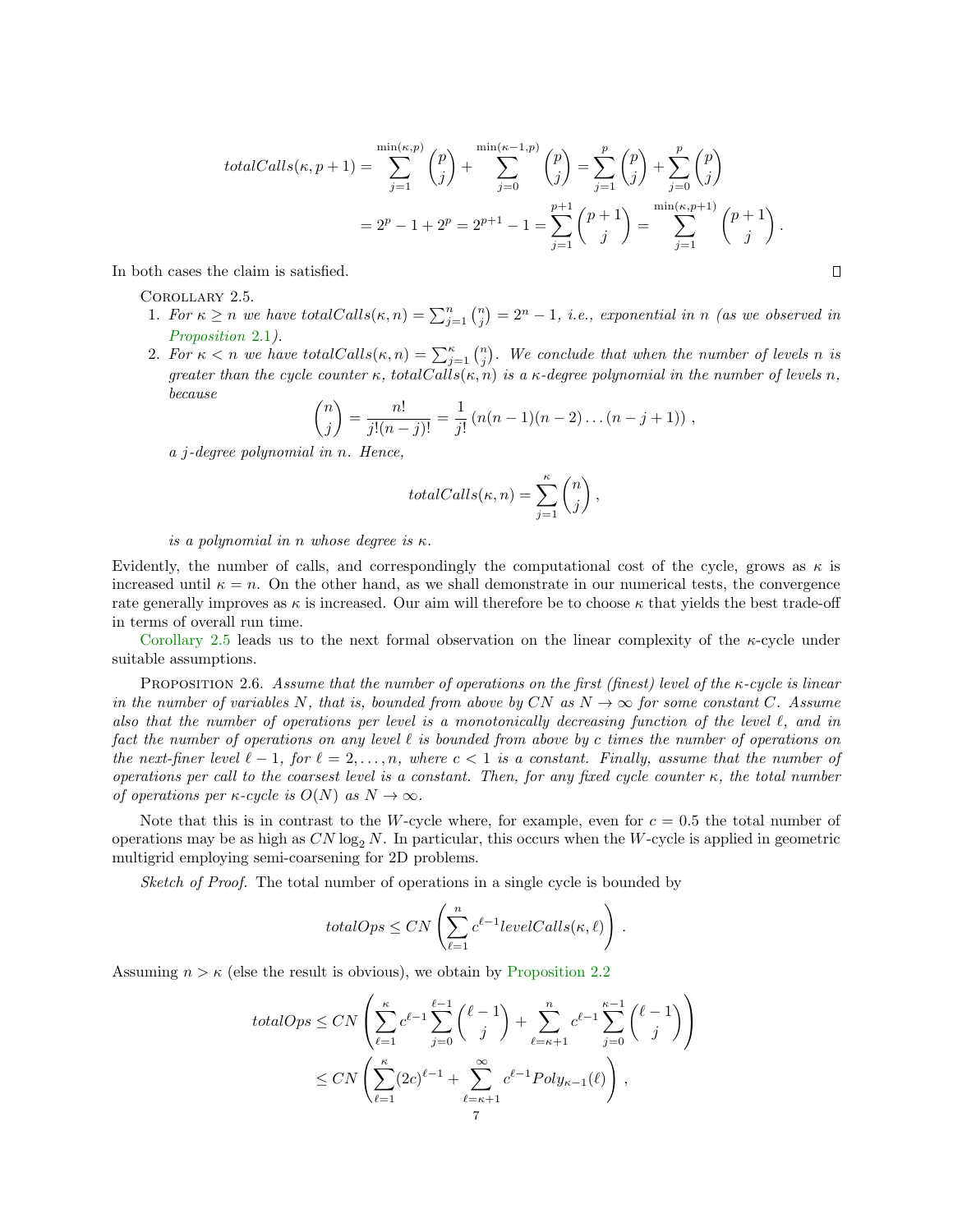where  $Poly_{\kappa-1}$  is a polynomial of degree  $\kappa-1$ . Observe that both terms in the final brackets are equal to some constants independent of N or n, and therefore  $totalOps$  is indeed linear in N. The final term can be bounded, e.g., by dominating it with an appropriate integral and performing multiple integration by parts. We omit the remaining details.  $\Box$ 

2.3. Number of operations in a geometric multigrid  $\kappa$ -cycle. [Proposition 2.6](#page-6-1) is mainly of academic interest, as the undetermined constants might be very large in some cases. In this subsection we focus on the practical determination of the number of operations performed in a  $\kappa$ -cycle for the case of geometric multigrid, where the coarsening factor is (exactly or nearly) a level-independent constant. This result will provide us with a practical tool in the next section. Because we will be using induction over levels, starting from the coarsest, in this subsection we reverse our convention and number the levels 1 to n from coarsest to finest.

Consider a  $\kappa$ -cycle with n levels, where the number of variables on the coarsest level is a constant  $N_1$  and the coarsening factor is a constant  $c \in (0,1)$ . Thus, the number of variables on the second-coarsest level is  $N_2 = c^{-1}N_1$ , and so on until the finest level where the number of variables is  $N_n = c^{1-n}N_1$ . Assume further that the number of operations performed at any level but the coarsest when the cycle routine is called is C times the number of variables on that level, that is,  $CN_n$  operations on the finest level,  $CN_{n-1} = cCN_n$  on the second finest level, and so on until the second coarsest level, whereas on the coarsest level the problem is solved directly at a cost of  $\tilde{C}N_1$  operations for some given constant  $\tilde{C}$  which may be different from C. Then, the following proposition provides us with an exact formula for the total number of operations in a single  $\kappa$ -cycle.

<span id="page-7-1"></span>PROPOSITION 2.7. The total number of operations in a single  $\kappa$ -cycle with n levels is given by

(2.2) 
$$
N_{ops}^n(\kappa, c) = f(\kappa, c)CN_n + P_{\kappa, c}(n),
$$

where

(2.3) 
$$
f(\kappa, c) = \begin{cases} \frac{1}{1 - 2c} \left[ 1 - \left( \frac{c}{1 - c} \right)^{\kappa} \right], & \text{if } c \neq 0.5, \\ 2\kappa, & \text{if } c = 0.5, \end{cases}
$$

with (corresponding to a W-cycle)  $f(\infty, c) = \frac{1}{1-2c}$  if  $c < 0.5$ , while for  $c \ge 0.5$ ,  $f(\infty, c)$  is undefined and  $N_{ops}^n(\infty, c)$  has superlinear complexity. In [\(2.2\)](#page-7-0),

<span id="page-7-2"></span><span id="page-7-0"></span>
$$
P_{\kappa,c}(n) = \sum_{j=0}^{\min(\kappa-1,n-1)} [\tilde{C} - f(\kappa - j, c)C]N_1 \binom{n-1}{j}
$$
  

$$
\leq \sum_{j=0}^{\min(\kappa-1,n-1)} [\tilde{C} - f(1, c)C]N_1 \binom{n-1}{j}
$$
  

$$
= (\tilde{C} - \frac{C}{1-c})N_1 \sum_{j=0}^{\min(\kappa-1,n-1)} \binom{n-1}{j}.
$$

Note that  $P_{\kappa,c}(n)$  is not necessarily positive. Note also that for  $0 < c < 0.5$  we have  $\frac{C}{1-c} = f(1,c) \le$  $f(\kappa, c) \le f(\infty, c) = \frac{C}{1-2c}$  so  $P_{\kappa, c}(n)$  is bounded from above and below as follows.

$$
\left(\tilde{C} - \frac{C}{1-2c}\right)N_1 \sum_{j=0}^{\min(\kappa-1, n-1)} \binom{n-1}{j} \le P_{\kappa, c}(n) \le \left(\tilde{C} - \frac{C}{1-c}\right)N_1 \sum_{j=0}^{\min(\kappa-1, n-1)} \binom{n-1}{j}.
$$

<span id="page-7-3"></span>We prove this proposition with the aid of two lemmas. The first is a simplification of [Proposition 2.7,](#page-7-1) where the cost of the coarsest level solution is modified in a way that leaves only the linear term in  $(2.2)$ . The second lemma yields the correction required for the actual cost of the coarsest level solution in [Proposition 2.7.](#page-7-1)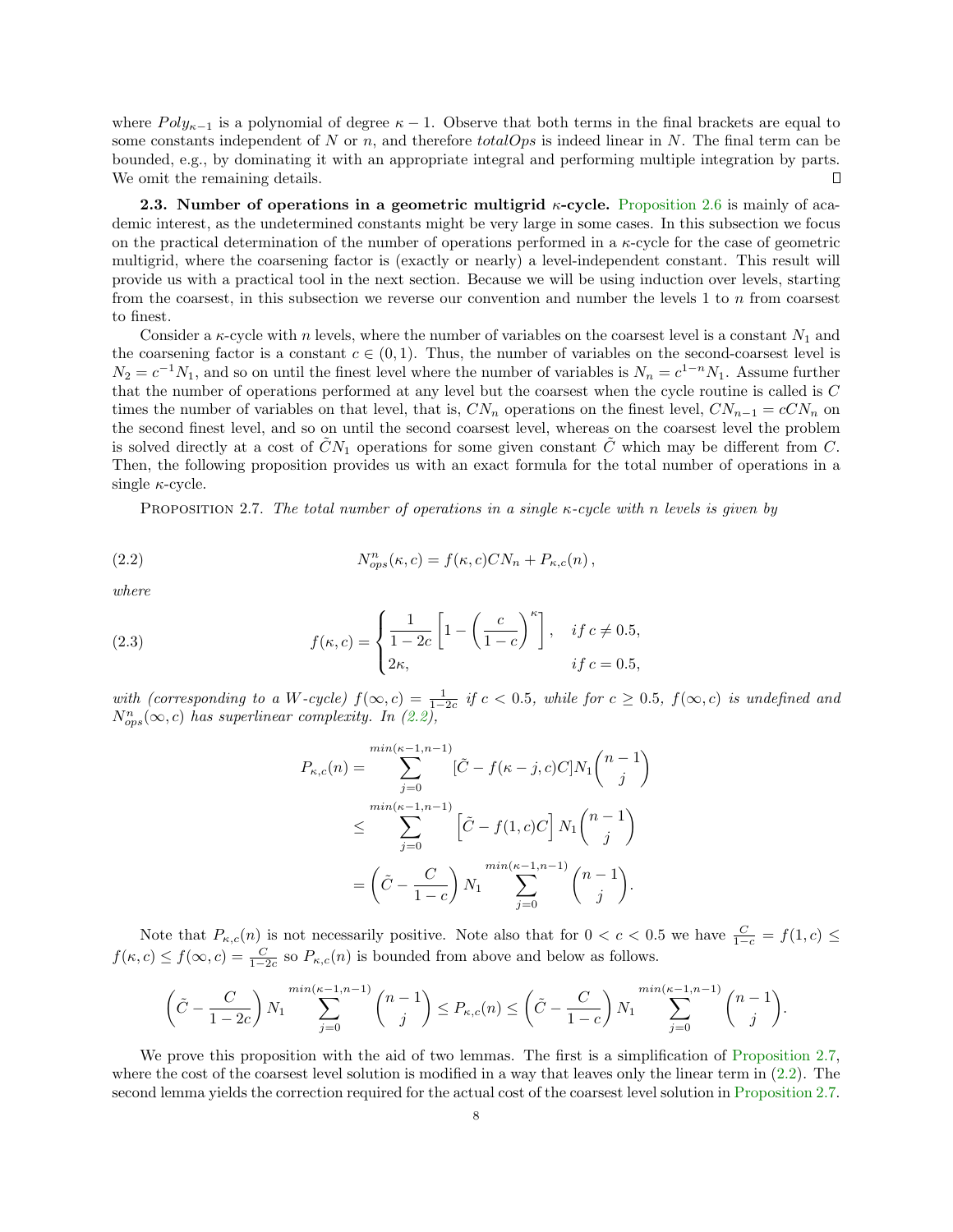LEMMA 2.8. Consider the  $\kappa$ -cycle of [Proposition](#page-7-1) 2.7, modified such that the cost of the coarsest level solution is given by  $f(\kappa, c)CN_1$  instead of  $\tilde{C}N_1$ , where the argument  $\kappa$  is the cycle counter appearing in the call to the routine on the coarsest level. Then, the claim of [Proposition](#page-7-1) 2.7 holds with the second term eliminated, i.e.,

<span id="page-8-0"></span>(2.4) 
$$
N_{ops}^n(\kappa, c) = f(\kappa, c)CN_n,
$$

with  $f(\kappa, c)$  as defined in [\(2.3\)](#page-7-2).

Note that the assumption on the modified cost of the coarsest level solve implies that it is not constant but rather varies within the  $\kappa$ -cycle.

*Proof.* We employ induction over the cycle counter  $\kappa$ , with the induction step itself proved by an inner induction over the number of levels in the cycle. Note that the modified cost of the coarsest level solution ensures that  $(2.4)$  is automatically satisfied on the coarsest level for any  $\kappa$ . Therefore, when executing the inner induction over levels it only remains to prove the induction step.

 $\kappa = 1$  inner induction step: assume that the induction hypothesis holds for a 1-cycle (i.e.,  $\kappa$ -cycle with  $\kappa = 1$ , with  $n \ge 1$  levels, that is,  $N_{ops}^n(1,c) = f(1,c)CN_n = \frac{1}{1-c}CN_n$ . Then, by the definition of the  $\kappa$ -cycle, the induction hypothesis, and the given constant coarsening factor  $N_n = cN_{n+1}$ , the number of operations in a 1-cycle of  $n + 1$  levels satisfies

$$
N_{ops}^{n+1}(1, c) = CN_{n+1} + N_{ops}^{n}(1, c) = CN_{n+1} + f(1, c)CN_n
$$
  
= 
$$
CN_{n+1}\left(1 + c\frac{1}{1-c}\right) = \frac{1}{1-c}CN_{n+1} = f(1, c)CN_{n+1}.
$$

We conclude that the claim holds for  $\kappa = 1$  and any number of levels.

Outer induction step: assume that the induction hypothesis holds for a  $\kappa$ -cycle with given  $\kappa \geq 1$  and any number of levels, that is,  $N_{ops}^n(\kappa, c) = f(\kappa, c)CN_n$ . For the  $(\kappa + 1)$ -cycle with  $n = 1$  the claim holds automatically as noted above, by the assumption on the modified cost of the coarsest level solution. Assume then that the claim holds for the  $(\kappa + 1)$ -cycle and  $n \ge 1$  levels. Then, by the definition of the  $\kappa$ -cycle, the induction hypothesis, and the given constant coarsening factor  $N_n = cN_{n+1}$ , the number of operations in a  $(\kappa + 1)$ -cycle of  $n + 1$  levels satisfies for  $c \neq 0.5$ ,

$$
N_{ops}^{n+1}(\kappa+1, c) = CN_{n+1} + N_{ops}^n(\kappa+1, c) + N_{ops}^n(\kappa, c)
$$
  
= CN\_{n+1} + f(\kappa+1, c)CN\_n + f(\kappa, c)CN\_n  
= CN\_{n+1} \left(1 + \frac{c}{1-2c} \left[1 - \left(\frac{c}{1-c}\right)^{\kappa+1} + 1 - \left(\frac{c}{1-c}\right)^{\kappa}\right]\right)  
= CN\_{n+1} \left(1 + \frac{2c}{1-2c} - \frac{c}{1-2c} \left[\left(\frac{c}{1-c}\right)^{\kappa+1} + \left(\frac{c}{1-c}\right)^{\kappa}\right]\right)  
= CN\_{n+1} \frac{1}{1-2c} \left(1 - c\left(\frac{c}{1-c}\right)^{\kappa+1} \left(1 + \frac{1-c}{c}\right)\right)  
= CN\_{n+1} \frac{1}{1-2c} \left(1 - \left(\frac{c}{1-c}\right)^{\kappa+1}\right) = f(\kappa+1, c)CN\_{n+1}.

For  $c = 0.5$  we have

$$
N_{ops}^{n+1}(\kappa+1, c) = CN_{n+1} + N_{ops}^n(\kappa+1, c) + N_{ops}^n(\kappa, c)
$$
  
= CN\_{n+1} + 2(\kappa+1)CN\_n + 2\kappa CN\_n  
= CN\_{n+1}[1+0.5(4\kappa+2)]  
= 2(\kappa+1)CN\_{n+1} = f(\kappa+1, c)CN\_{n+1},

completing the proof.

 $\Box$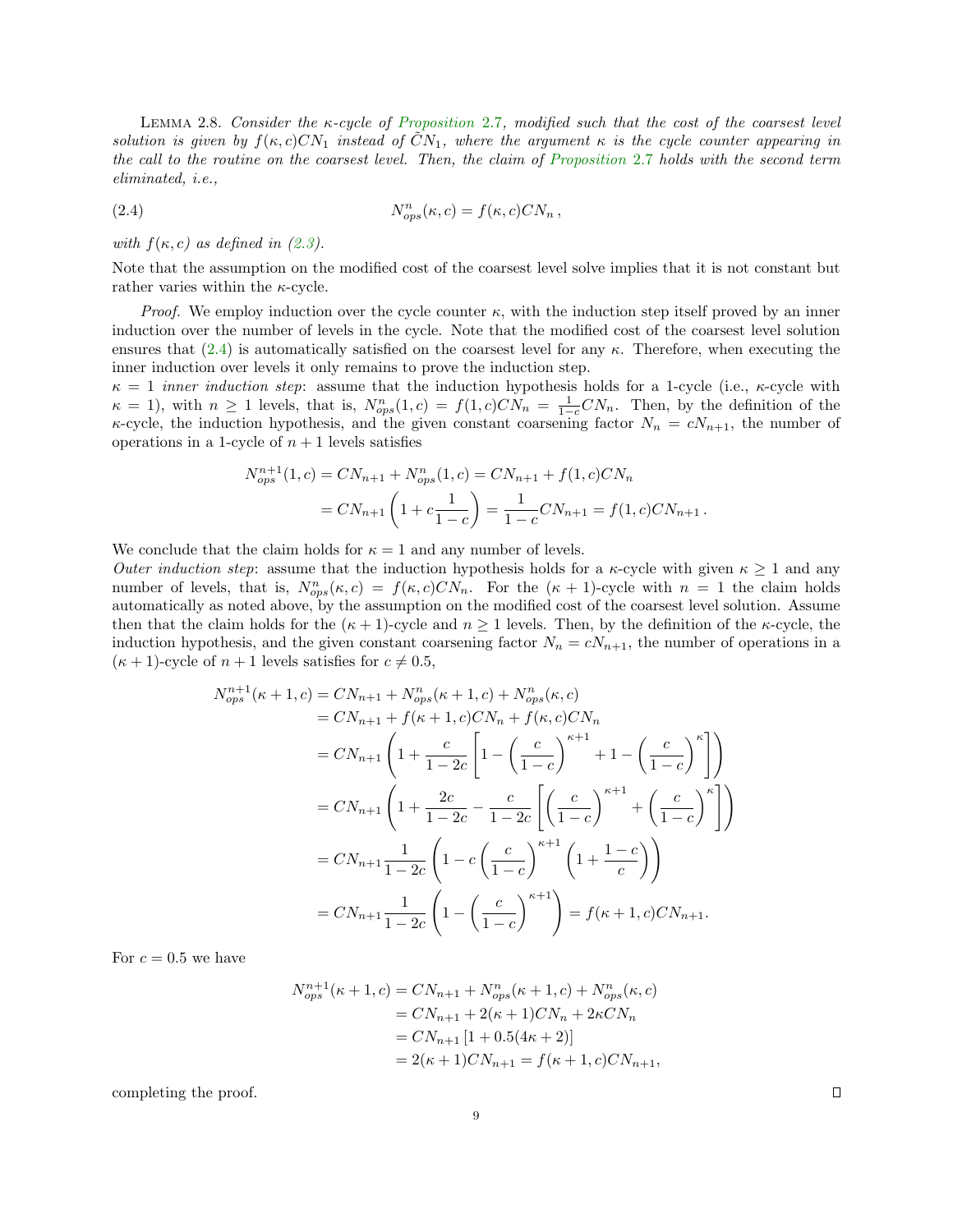To complete the proof of [Proposition 2.7,](#page-7-1) we need to subtract off the modified coarsest level costs of Lemma [2.8,](#page-7-3) and add the corresponding coarsest level costs of the proposition. For this we need to derive how many times the routine is called at the coarsest level with each value of the cycle counter. This is done in the following lemma.

LEMMA 2.9. In a single complete  $\kappa$ -cycle with n levels, the routine is called  $\binom{n-1}{j}$  times at the coarsest level with cycle counter  $\kappa - j$ , for  $j = 0, ..., min(\kappa - 1, n - 1)$ .

Note that the total number of calls at the coarsest level agrees with the result of Proposition [2.2,](#page-3-1) but there we did not track the cycle counter at each call.

Sketch of Proof. For  $\kappa = 1$  the result is obvious, the routine is called just once on the coarsest level with cycle counter 1. For  $\kappa > 1$  we apply induction over the number of levels. For  $n = 2$  the routine is called on the coarsest level once with cycle counter  $\kappa$  and once  $\kappa - 1$ , corresponding to  $j = 0, 1$ , respectively, so the claim is satisfied. Assume now that the claim is satisfied for a given  $\kappa \geq 2$  and  $n \geq 2$  levels. By the definition of the  $\kappa$ -cycle, at level  $n + 1$  we call the routine recursively at level n, once with cycle counter  $\kappa$ and once with  $\kappa - 1$ . The result follows from the induction hypothesis and the fact that for  $j > 0$  we have

$$
\binom{n}{j} = \binom{n-1}{j} + \binom{n-1}{j-1}
$$

$$
\binom{n}{j} = \binom{n-1}{j} = 1,
$$

,

whereas for  $j = 0$ 

leading to the stated result.

These two lemmas prove [Proposition 2.7,](#page-7-1) with the final inequality in this proposition resulting from the fact that  $f(\kappa, c)$  is positive and monotonically increasing for any positive  $\kappa$  and  $c \in (0, 1)$ .

We remark, finally, that in our tests in section  $3 c = 0.25$ , and the coarsest level solution is very cheap, so  $P_{\kappa,c}$  is negligible compared to  $f(\kappa,c)CN_n$  except for very small problems. Therefore, the formula of Lemma [2.8](#page-7-3) provides us with an accurate value for  $N_{ops}$ .

<span id="page-9-0"></span>3. Predicting  $\kappa$ -cycle run-time on GPU processors. In this section we introduce a very simple model for predicting the approximate run-time of a single  $\kappa$ -cycle on GPU processors. When using GPUs for the computation, the CPU launches GPU-specific functions for execution on the GPU. These are called GPU kernels. As discussed in [\[20\]](#page-19-12), the throughput of GPU kernels is in general not linear with the input size, and the accurate prediction of a GPU kernel runtime is quite complicated. However, we show that in our particular case the run-time per cycle can easily be calculated in advance fairly accurately, and therefore this simple predictive tool may be useful in choosing the best cycle for a given problem on a given system.

The model bases the run-time prediction on two system-dependent factors, and thus also gives an indication of the relative efficiency of different systems with respect to  $\kappa$ -cycles. All computations in our tests are done on GPU processors. The comparison includes the standard  $V$ ,  $F$  and  $W$ -cycles as the special cases  $\kappa = 1, 2$  and  $\kappa = \infty$ , respectively. In addition, the cases of  $\kappa = 3$  and  $\kappa = 4$ , which do not correspond to any previously known multigrid cycle, are included.

In our code, each relaxation, restriction, prolongation, etc., is implemented as a GPU kernel, and the number of GPU kernel calls can be calculated in advance. Before calling the cycle routines, the CPU prepares the problem. The data are then copied once from the CPU memory to the GPU memory, and after that all the data reside in the GPU memory and all the computations are done by the GPU.

**3.1.** The model. Here, a simple model for the run-time of a single cycle is presented. The model predicts the approximate run-time of one cycle, given the number of unknowns on the finest level and the cycle counter  $\kappa$ . The model assumes that the run-time for one cycle is a linear combination of the number of GPU kernel launches and the number of operations done by the kernels (which may include memory accesses, as well as arithmetic calculations), i.e.,

<span id="page-9-1"></span>(3.1) 
$$
T = \alpha \cdot N_{gpuCalls} + \beta \cdot N_{ops}.
$$

 $\Box$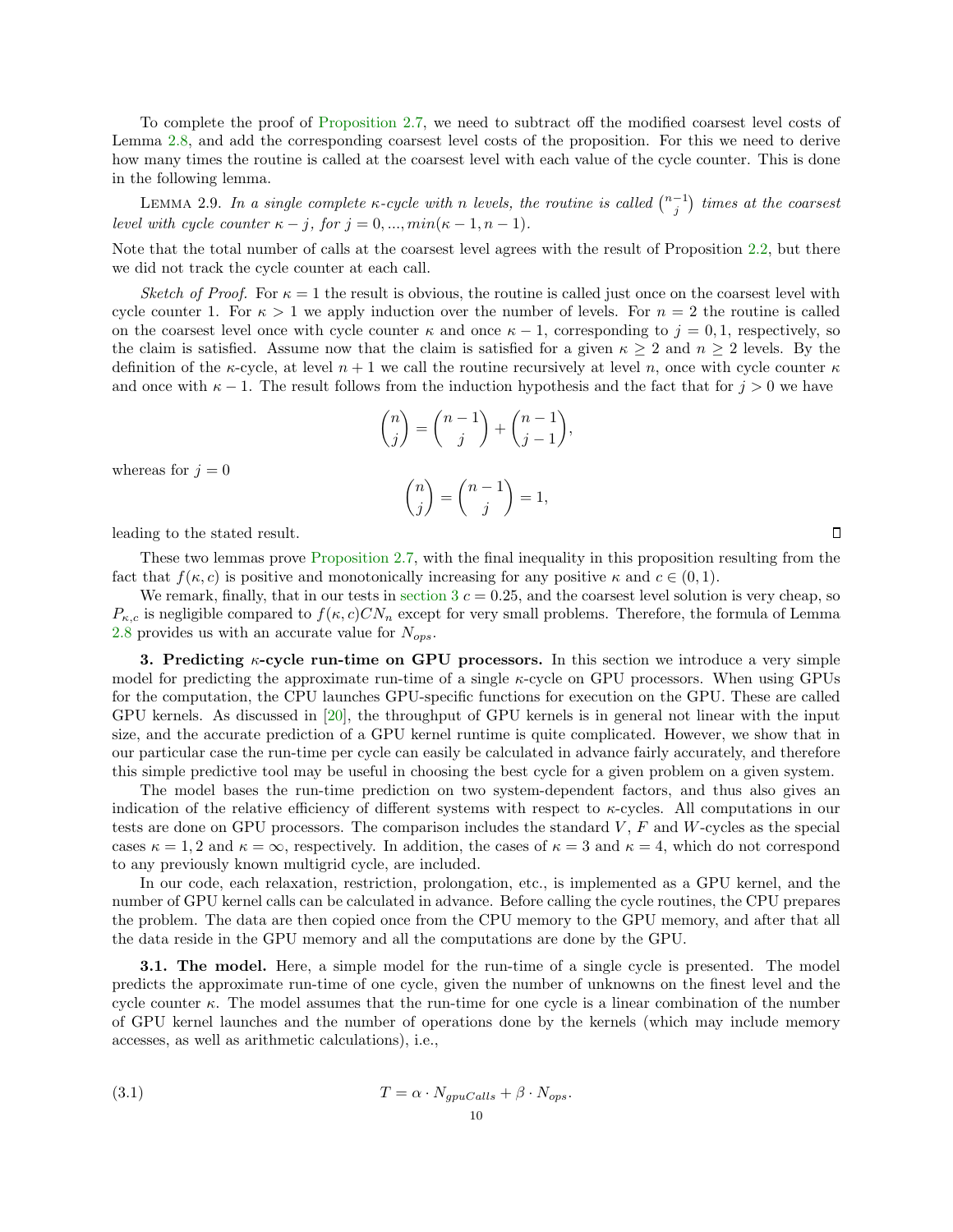Here,  $\alpha$  and  $\beta$  depend on the system (specific CPU, GPU, OS, etc.), and on particular problem and cycle properties such as the discrete operator, coarsening factor, relaxation type, number of relaxations, prolongation and restriction operation, etc. They do not depend on the number of levels and on  $\kappa$ , as these dependencies are included in  $N_{gpuCalls}$  and in  $N_{ops}$ . Once the parameters of the cycle are fixed,  $\alpha$  and  $\beta$ will have the same approximate values for any number of levels n and any cycle counter  $\kappa$ .

 $N_{g\nu\mu Cals}$  is the number of GPU kernel launches per cycle, which we can calculate. In our implementation, there is one GPU kernel launch in each routine call at the coarsest level, and a fixed number of GPU kernel launches in each routine call on the finer levels, which depends on the number of relaxations. Using this knowledge together with the totalCalls( $\kappa$ , n) value from [section 2,](#page-2-1) we can predict the total number of GPU kernel launches.  $N_{ops}$  is a measure for the total amount of GPU operations, such as memory reads/writes and arithmetic operations. We show how to compute this value in our particular example in [\(3.3\)](#page-11-0). A summary of all the formulas is given in [Table 3.3.](#page-14-0)

This model is based on a simplified assumption that each GPU kernel has an overhead which takes a constant time per launch, and that the time required for the kernel itself is in direct proportion to the amount of operations it does, dominated by memory reads and writes in our case, except for very small problems. Because the cycle routine on each level but the coarsest has the same GPU kernel launches (same number and same GPU functions), the total memory reads and writes are in direct proportion to the number of variables in that level, and therefore the time spent by GPU kernels is also proportional to this number. CPU time is not considered in the model, because the CPU execution is parallel to GPU execution and CPU time is much smaller. Note that in practice these operations are affected by caching, operation latencies and other considerations.

Below, we present results of numerical tests performed in order to assess this model, and we show that our model is able to usefully predict the actual run-time per cycle. We therefore conclude that our simplifications are reasonable. Note that our tests show that the bottleneck of our kernels are the memory transfers and not the computations themselves, but the amount of memory transferred and the amount of computations are both in direct proportion to the number of unknowns, so the same model would be valid either way.

In the tests, the problem of 2D rotated anisotropic diffusion with constant coefficients is solved. The problem is discretized on a square grid employing a nine-point finite-difference stencil. More details are provided in the next section. Only a stand-alone  $\kappa$ -cycle is considered in this section. We use standard coarsening, so the coarsening factor is approximately  $c = 0.25$ . Two pre-relaxations and two post-relaxations are employed in this section, and we use a maximum of 13 levels, which implies  $(2^{13} – 1)^2 = 8191^2 =$ 67, 108, 864 unknowns on the finest level. We use double precision floats, which are 8 bytes each. For each level there are 3 pre-allocated arrays: current estimation, right-hand side, and temporary values.

[Figure 3.1\(](#page-12-0)a) shows the mean measured times for one cycle with  $\kappa = 1, 2, 3, 4$  and  $\kappa = \infty$ , for 4-13 levels. The vertical lines in the graph show where the operation times become equal to the overhead times, referred to as "turning points" below.

**3.2.** Estimating the model parameters. In order to approximate the constants  $\alpha$  and  $\beta$  in our system [\(3.1\)](#page-9-1), the simple least-squares problem [\(3.2\)](#page-10-0) is solved for  $\alpha$  and  $\beta$ .

<span id="page-10-0"></span>(3.2) 
$$
(\alpha, \beta) = argmin_{\tilde{\alpha}, \tilde{\beta}} \sum_{\kappa=1,2,3,4,\infty} \sum_{n=4}^{13} (\tilde{\alpha} \cdot N_{gpuCalls}(\kappa, n) + \tilde{\beta} \cdot N_{ops}(\kappa, n) - T(\kappa, n))^2,
$$

where  $T(\kappa, n)$  is the measured time for one  $\kappa$ -cycle (averaged over 200 runs),  $N_{gpuCalls}$  is the number of GPU kernel launches in one cycle, and  $N_{ops}(\kappa, n)$  is proportional to the total number of memory accesses. (The exact number depends on the number and type of the relaxations and other factors, which we assume to be constant and represented in  $\beta$ ). They, in turn, are proportional to the number of unknowns.  $N_{gpuCalls}$ and  $N_{ops}$  are computed according to [Table 3.3.](#page-14-0) In our main test system, the values of  $\alpha$  and  $\beta$  were found to be  $\alpha = 2.48 \cdot 10^{-3}$  ms,  $\beta = 1.18 \cdot 10^{-6}$  ms. These two model parameters suffice to predict fairly accurate run-times for any  $\kappa$  and problem size, as seen in [Figure 3.1\(](#page-12-0)b-f).

Actual mean run-times for a single cycle with  $\kappa = 1, 2, 3, 4, \infty$ , are shown in black in [Figure 3.1\(](#page-12-0)b-f). The times predicted by [\(3.1\)](#page-9-1) are plotted in blue. All graphs use the values of  $\alpha$  and  $\beta$  as stated above.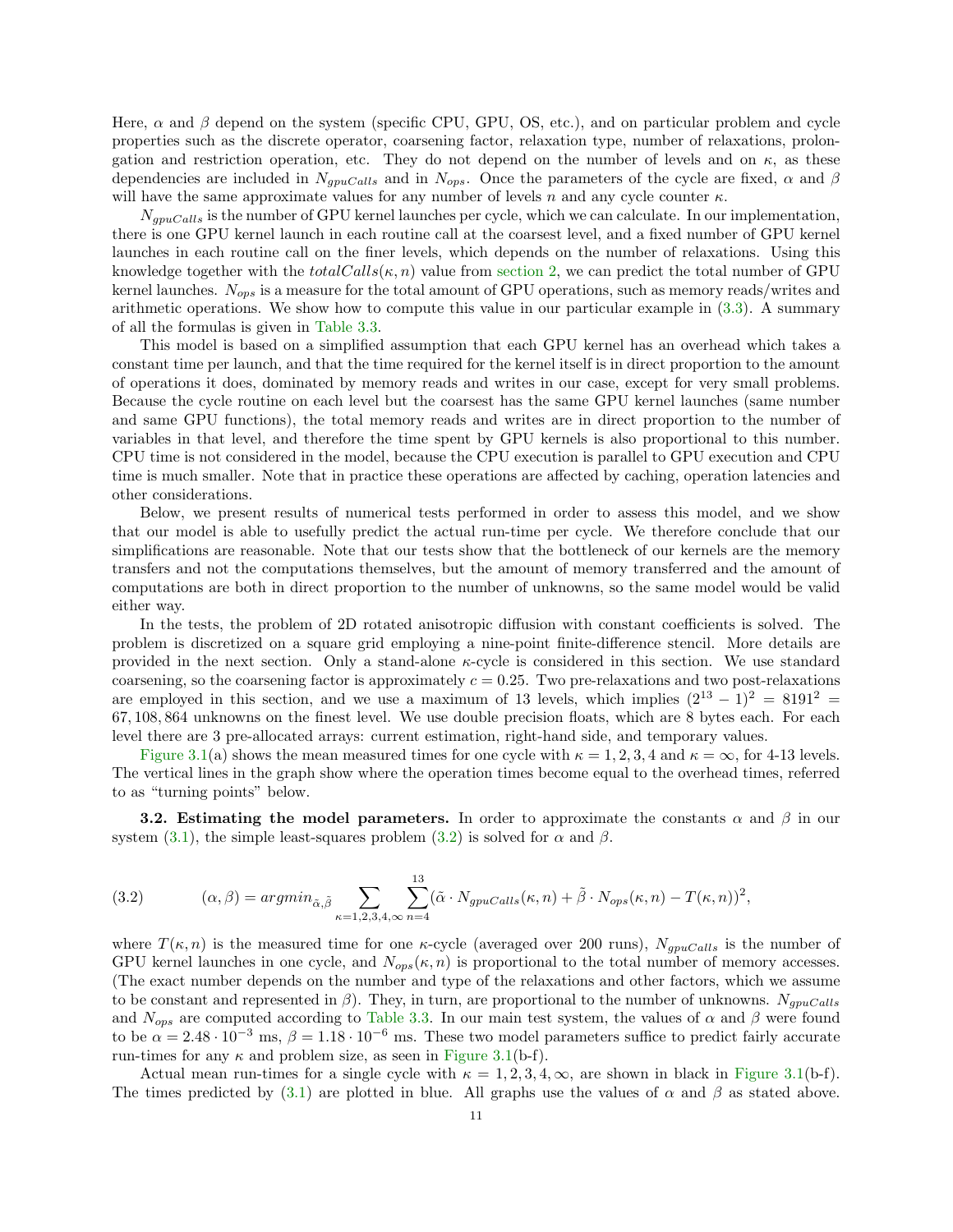The red curves show the call cost component of  $(3.1)$ , while the green curve shows the computation cost component, hence, the blue curve is the sum of the red and the green curves. As the number of levels  $n$ increases, the cost of operations grows faster than the cost of calls, so for larger  $\kappa$ 's the operation costs catch up with the overhead at larger problems (at the so-called turning point, where the green and red curves cross in [Figure 3.1\)](#page-12-0). This is due to the fact that larger  $\kappa$  implies more calls at coarse levels.

**3.3. Values for**  $N_{gpuCalls}$  and  $N_{ops}$  in our implementation. There are 5+ $\nu$  GPU kernel calls per cycle routine call, where  $\nu = \nu_1 + \nu_2$  is the total number of relaxations, except at the coarsest level, where there is one GPU kernel launch, as seen in Algorithm [4.](#page-11-1) The number of GPU kernel launches per cycle is calculated as shown in [Table 3.3.](#page-14-0)

<span id="page-11-1"></span> $v^{\ell} \leftarrow \kappa\text{-cycle}(v^{\ell}, f^{\ell}, A^{\ell}, \ell, n, \kappa)$ 

- 1 If  $\ell = n$  (coarsest level), solve  $A^{\ell}v^{\ell} = f^{\ell}$  and return. 1 kernel launch on coarsest level
- 2 Relax  $\nu_1$  times on  $A^{\ell}u^{\ell} = f^{\ell}$  with initial guess  $v^{\ell}$ .  $\nu_1$  kernel launches
- 3  $f^{\ell+1} \leftarrow$  Restrict( $f^{\ell} A^{\ell} v^{\ell}$ ). 2 kernel launches: 1 residual + 1 restrict
- $4 \quad v^{\ell+1} \leftarrow 0.$  1 kernel launches: make the vector zero
- 5  $v^{\ell+1} \leftarrow \kappa$ -cycle( $v^{\ell+1}, f^{\ell+1}, A^{\ell+1}, \ell+1, n, \kappa$ ).
- 6 If  $\kappa > 1$  $v^{\ell+1} \leftarrow \kappa$ -cycle $(v^{\ell+1}, f^{\ell+1}, A^{\ell+1}, \ell+1, n, \kappa-1).$
- $\tau \quad v^{\ell} \leftarrow v^{\ell} + Prolong(v^{\ell+1})$ . 2 kernel launches: 1 prolong + 1 vector addition
- 8 Relax  $\nu_2$  times on  $A^{\ell}u^{\ell} = f^{\ell}$  with initial guess  $v^{\ell}$ .  $\nu_2$  kernel launches

Algorithm 4: Kernel launches in the  $\kappa$ -cycle

Regarding  $N_{ops}$ , the last level in our tests has only one unknown  $(N_1 = 1)$ . Therefore,  $P_{\kappa,c}(n)$  is negligible compared to  $f(\kappa, c)CN_n$  in [\(2.2\)](#page-7-0), and we can use [\(2.4\)](#page-8-0). Also, when using standard coarsening for 2D problems, the coarsening factor is very close to  $c = 0.25$ . Using  $c = 0.25$  in [\(2.4\)](#page-8-0) yields:

<span id="page-11-0"></span>(3.3) 
$$
N_{ops}^n(\kappa, 0.25) = f(\kappa, 0.25)CN_n = \frac{1}{1 - 2 \cdot 0.25} \left[ 1 - \left( \frac{0.25}{1 - 0.25} \right)^{\kappa} \right] CN_n = 2 \left( 1 - \frac{1}{3^{\kappa}} \right) CN_n.
$$

3.4. Calculating the turning point. The problem size at the turning point, where the overhead time and computation time are equal, is denoted  $N_{tp}$ . This notion is relevant because the number of operations grows linearly with the number of unknowns, hence, much faster than the growth due to calls (compare the slopes of the red and green curves in [Figure 3.1\)](#page-12-0). The turning point, where the green and red curves cross each other, provides an indication of the approximate problem-size for which the κ-Cycle enjoys its maximal relative advantage in terms of run-time, compared to the cycle obtained when  $\kappa$  is increased by one.

Evidently, the turning point does not depend on  $\alpha$  and  $\beta$  separately, but rather only on their ratio:

(3.4) 
$$
\alpha \cdot N_{spuCalls} = \beta \cdot N_{ops} = N_{ops} = \frac{\alpha}{\beta} \cdot N_{spuCalls}
$$

For the values  $\alpha = 2.48 \cdot 10^{-3}$ ,  $\beta = 1.18 \cdot 10^{-6}$  of our system,  $N_{tp}$  and corresponding (unrounded) finest levels for various  $\kappa$ 's are shown in [Table 3.1.](#page-13-1) Details on how we calculate these numbers are shown in the appendix.

We find that when there are up to  $10^7$  unknowns (12 levels or less), most of the run-time of a W-Cycle is spent on overhead. In a V-cycle, in contrast, about  $10^5$  unknowns (9 levels) are sufficient for the calculation time to exceed the overhead time.

3.5. Relative prediction errors. [Table 3.2](#page-13-2) shows the relative errors of the model when compared to actual mean run-times. It can be seen that the relative prediction errors are just a few percent, and the prediction is especially accurate for large run-times. We explain the somewhat lower accuracy for shorter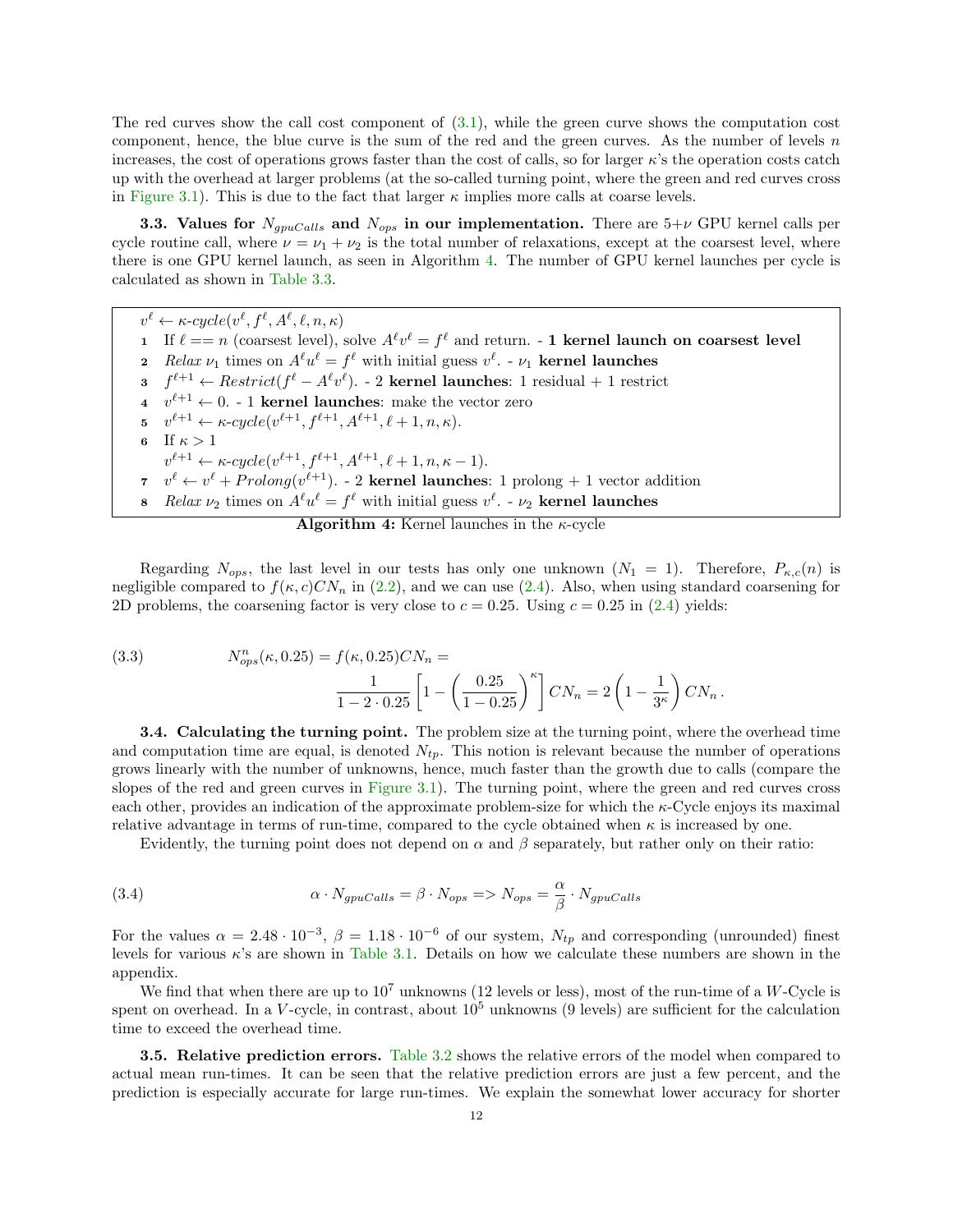<span id="page-12-0"></span>

(a) Measured times for  $\kappa\text{-cycles}$  on the GPU.



(c) F-cycle times and predictions.



(e)  $\kappa$ -cycle times and predictions for  $\kappa = 4$ .



(b) V-cycle times and predictions.



(d)  $\kappa$ -cycle times and predictions for  $\kappa = 3$ .



(f) W-cycle times and predictions.

FIG. 3.1. Measured and predicted run-times per cycle for  $\kappa = 1, 2, 3, 4, \infty$ . The vertical lines in panel (a) show the turning points, where red and green curves cross in panels  $(b)-(f)$ .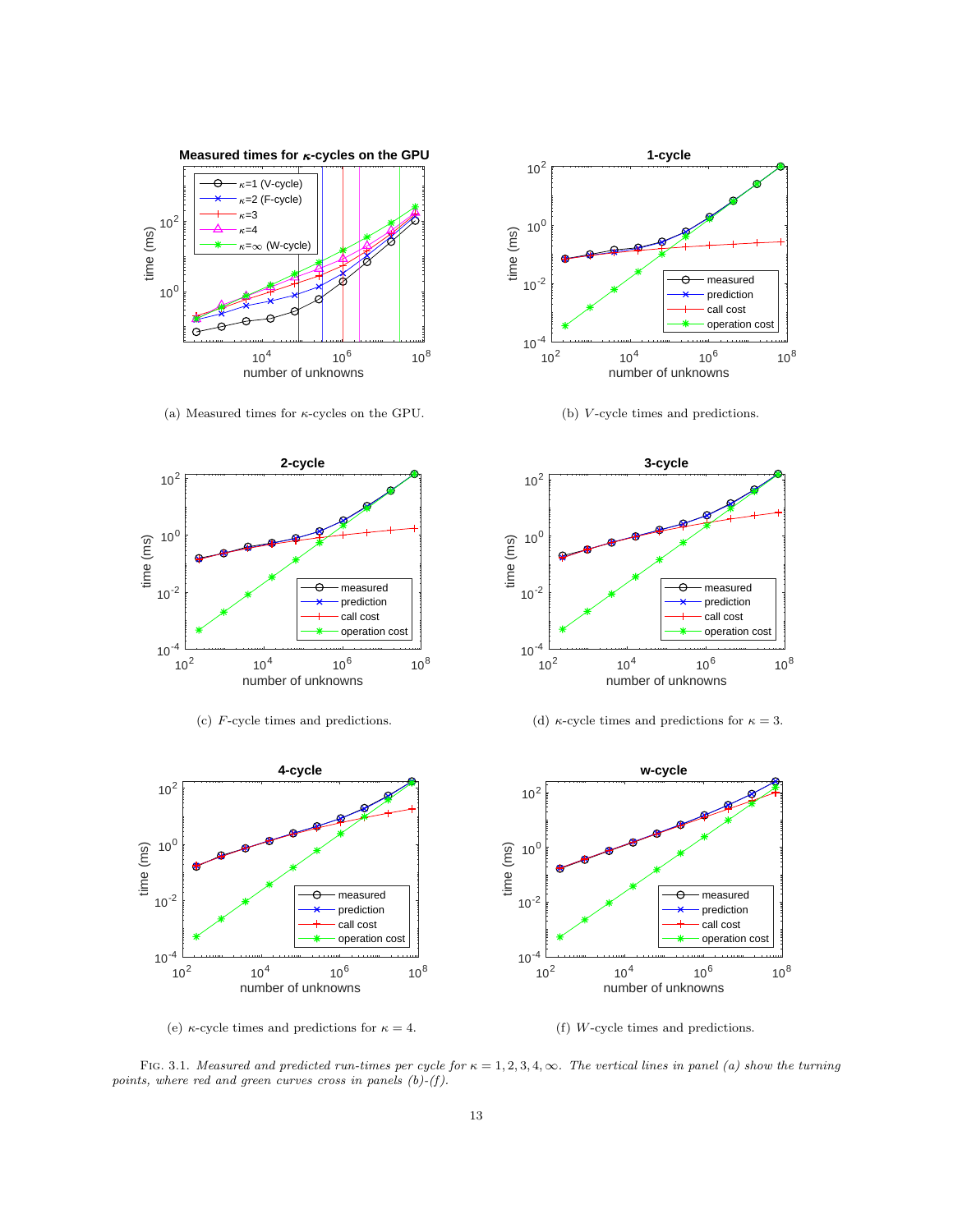| к.                          | $n_{tp}$ | $N_{tp}$   |
|-----------------------------|----------|------------|
| $1 (V$ -cycle)              | 8.2      | 80,000     |
| $2$ ( <i>F</i> -cycle)      | 9.1      | 320,000    |
|                             | 10.0     | 1,000,000  |
|                             | 10.7     | 2,700,000  |
| $\infty$ ( <i>W</i> -cycle) | 12.4     | 28,000,000 |

<span id="page-13-1"></span>TABLE 3.1 The approximate turning point and corresponding unrounded finest level

Table 3.2 Relative run-time prediction errors

<span id="page-13-2"></span>

| $\kappa$<br>n               |           | Q         | 10        | 11        | 12        | 13        |
|-----------------------------|-----------|-----------|-----------|-----------|-----------|-----------|
|                             | $-4.28\%$ | $-1.68\%$ | $-3.64\%$ | $-1.96\%$ | 1.55%     | 1.42\%    |
| $\mathcal{D}_{\mathcal{L}}$ | $-0.80\%$ | 0.05%     | $-2.19\%$ | $-5.14\%$ | $-0.50\%$ | $0.90\%$  |
| 3                           | $-2.13\%$ | $-1.35\%$ | $-2.33\%$ | $-5.94\%$ | $-2.18\%$ | $-0.12\%$ |
| 4                           | $-0.49\%$ | $0.08\%$  | $-0.72\%$ | $-5.28\%$ | $-4.38\%$ | $-1.02\%$ |
| $\infty$                    | $3.61\%$  | 3.21%     | 1.07\%    | $-0.62\%$ | $0.12\%$  | $0.30\%$  |

runs by noticing that for seven levels or less the required data fit entirely into the GPU cache: the GPU in our main system has L2 cache of 1.5MB, and the amount of memory required is about  $3 \cdot 8 \cdot 4^{N_{levels}}$  bytes (about  $4^{N_{levels}}$  doubles per array, 3 arrays per level, 8 bytes per double). This causes the execution of the kernels to become very fast, and the required time is dominated by the kernel overhead. The proposed model does not account for this phenomenon, but in big problems this has a small effect on the overall time.

<span id="page-13-0"></span>4. Numerical results. In this section we report some numerical tests and results in greater detail. The run-time per cycle is monotonically increasing with  $\kappa$  (until  $\kappa = n$ , as from there on the  $\kappa$ -cycle coincides with the W-cycle). However, a larger  $\kappa$  typically results in faster convergence per cycle. Thus, there is a tradeoff in selecting  $\kappa$ , and the optimal choice is problem-dependent and system-dependent. To demonstrate the potential of the  $\kappa$ -cycle, we test our algorithms on a 2D rotated anisotropic diffusion problem, on a square domain  $\Omega$  and with Dirichlet boundary conditions:

$$
- \epsilon u_{xx} - u_{yy} = f(x, y), (x, y) \in \Omega,
$$
  

$$
u = g(x, y), (x, y) \in \partial\Omega,
$$

discretized on a square equi-spaced grid, where  $0 < \epsilon \leq 1$  is a parameter, and the coordinates  $(x, y)$  form an angle  $\phi$  with the grid-lines. In the tests we use a right-hand side and boundary conditions of zero, hence the exact solution is zero, and the starting guess is random (but it is the same in all tests). This allows us to check the asymptotic behavior of the method without numerical round-off errors (without loss of generality, because the problem is linear and the method is stationary). This problem is challenging for standard geometric multigrid with simple coarsening when  $\epsilon$  is small and the coordinates are not aligned with the grid, e.g., for  $\phi = \pi/4$ , which is our choice in most of the tests (see, e.g., [\[21\]](#page-19-13)). We use the following nine-point discretization stencil:

| $\frac{1}{2}(1-\epsilon)CS$           | $-(\epsilon C^2 + S^2)$ | $-\frac{1}{2}(1-\epsilon)CS$ |
|---------------------------------------|-------------------------|------------------------------|
| $-(C^2 + \epsilon S^2)$               | $2(1+\epsilon)$         | $-(C^2 + \epsilon S^2)$      |
| $-\epsilon) CS$<br>$-\frac{1}{2}(1 -$ | $(\epsilon C^2 + S^2)$  | $\frac{1}{2}(1-\epsilon)CS$  |

where  $C = cos(\phi)$ ,  $S = sin(\phi)$ .

Six types of solvers are tested. One uses a stand-alone  $\kappa$ -cycle (which includes the V-cycle, F-cycle and W-cycle as special cases) with standard coarsening and simple relaxation—Jacobi with damping factor between 0.8 and 0.87 (following [\[23\]](#page-19-14)). A second solver uses Conjugate Gradients, preconditioned by a single  $\kappa$ -cycle per iteration, where the  $\kappa$ -cycle is the same as in the previous solver. The third solver uses an alternating "zebra" relaxation—see details below, and the standard full coarsening, together with Galerkin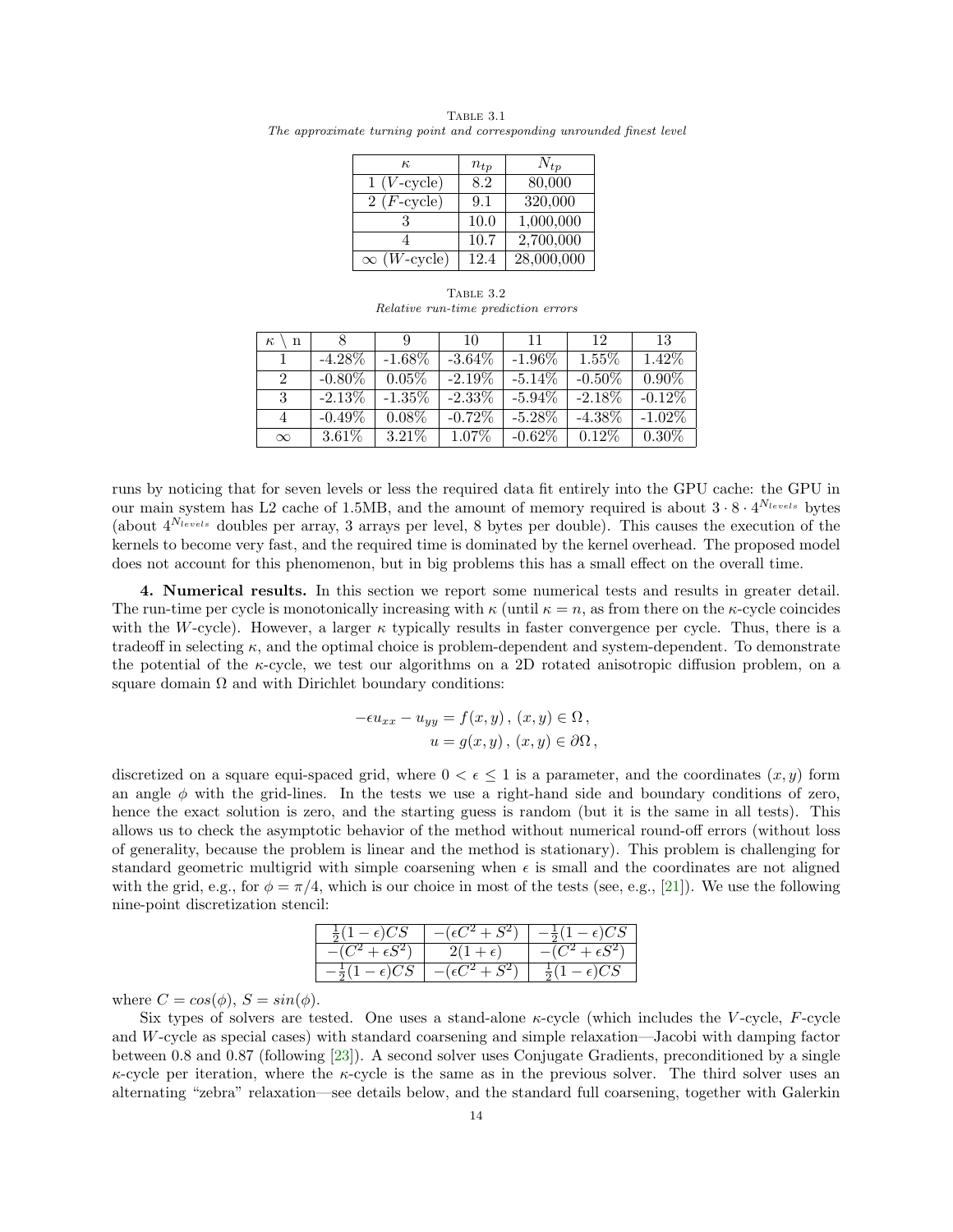<span id="page-14-0"></span>

| Symbol                     | Meaning                                           | Formula                                                |
|----------------------------|---------------------------------------------------|--------------------------------------------------------|
| $n / N_{levels}$           | number of levels                                  |                                                        |
| N<br>$N_{unknowns}$        | number of unknowns on the finest level            | $(2^{N_{levels}}-1)^2$                                 |
| $\kappa$                   | cycle counter                                     |                                                        |
| $levelCalls(\kappa, \ell)$ | number of routine calls on level $\ell$ per cycle | $\sum_{j=0}^{\min(\kappa-1,\ell-1)}$<br>$(\ell-1)$     |
| $totalCalls(\kappa, n)$    | number of routine calls per cycle                 | $\sum_{j=1}^{\min(\kappa,n)}$<br>(n)<br>$\mathbf{a}$   |
| $C(\kappa)$                | see formula                                       | 2(1)<br>$-\frac{1}{3\kappa}$                           |
| $\nu$                      | number of relaxations per routine call            | $\nu_1 + \nu_2$                                        |
| $N_{gpuCalls}$             | number of GPU kernel                              | $\sqrt{(5+\nu)\cdot totalCalls(\kappa,n-1)} +$         |
|                            | launches per cycle                                | $totalCalls(\kappa, n) - totalCalls(\kappa, n - 1)$    |
| $N_{ops}$                  | measure for the total amount of operations        | $N_{unknowns} \cdot 2\left(1-\frac{1}{3\kappa}\right)$ |
|                            | done by the GPU in one cycle (see formula)        |                                                        |

TABLE 3.3 Notation and formulas

coarse-grid operators. The fourth solver uses Conjugate Gradients, preconditioned by a single  $\kappa$ -cycle per iteration, where the κ-cycle is the same as in the third solver. The fifth solver tested uses a line Gauss-Seidel relaxation (in a "zebra" order with no relaxation parameter) and semi-coarsening, with Galerkin coarse-grid operators—see details below. The sixth solver uses Conjugate Gradients, preconditioned by a single  $\kappa$ -cycle per iteration, where the  $\kappa$ -cycle is the same as in the fifth solver.

We apply two pre-relaxations and two post-relaxations, because this gives better times than other configurations with equal number of pre-relaxations and post-relaxations (for the third and fourth solvers, two relaxations mean one relaxation in each direction). In this section, we use a maximum of 14 levels, which result in  $(2^{14})^2 = 16384^2 = 268,435,456$  unknowns on the finest level. The first two computations are performed on a system with NVIDIA GTX 1060 GPU, having 1280 cores and a peak theoretical memory bandwidth of 192 GB/s. This would allow the GTX 1060 a throughput of 1280 arithmetic instructions per GPU clock cycle, if the instructions were for single precision floats. However, the throughput for double precision[2](#page-14-1) floats is only 40 instructions per clock cycle on the GTX 1060 (see CUDA site, especially [\[11\]](#page-19-15) and [\[12\]](#page-19-16)). Indeed, the throughput for doubles in most GPUs currently in use is much smaller than their float throughout. However, the impact of this in our implementation seems to be small, because in our tests the memory bandwidth is the bottleneck (so long as the required data size is above the 1.5MB L2 cache of the GPU). Still, the double precision floats, as their name implies, require double the memory bandwidth compared to single precision floats, and the time for the arithmetic instructions may still impact the overall time. We remark that the cycle time may be improved by using a hybrid program, as recommended by [\[15\]](#page-19-17), whereby a few coarse levels of the cycle are run on the CPU, and finer levels are run on the GPU. Here, however, we use only the GPU for the computations, in order to obtain a clean demonstration of our results. This is also justified by the fact that, if current trends continue, the added value of using CPU is likely to greatly diminish over time. Indeed, the advantage of a hybrid program already seems to be small in our implementation, probably because the time needed for copying the data to CPU memory is already close to the time needed for running the coarser levels on the GPU.

[Figure 4.1](#page-15-0) shows the total run-times for reducing the  $L_2$  error norms by a factor of 10<sup>8</sup> for  $\epsilon \in$  $\{10^{-5}, 10^{-4}, 10^{-3}, 10^{-2}, 10^{-1}, 1\}$ , using 9 levels ("small" problem with about 260K variables on the finest grid) and 13 levels ("large" problem with about 67M finest-grid variables). Here, the  $\kappa$ -cycle is used as a stand-alone solver. For  $\epsilon = 1$  this is the simple Poisson problem, and the V-cycle yields the minimal run-time. As  $\epsilon$  is decreased, the problem becomes more challenging, especially the large problem, and the V -cycle loses its efficiency because of the fast deterioration in its convergence factor. Still, the W-cycle, which has the best convergence factor, is expensive. For the small problem, the  $F$ -cycle becomes the most efficient for  $\epsilon \leq 0.01$ . For the large problem, however, larger  $\kappa$  values are optimal once  $\epsilon$  drops below 0.01, and  $\kappa = 4$  becomes the optimal parameter for still smaller  $\epsilon$  values.

<span id="page-14-1"></span><sup>2</sup>Double precision is required for obtaining accurate solutions in large problems of this type.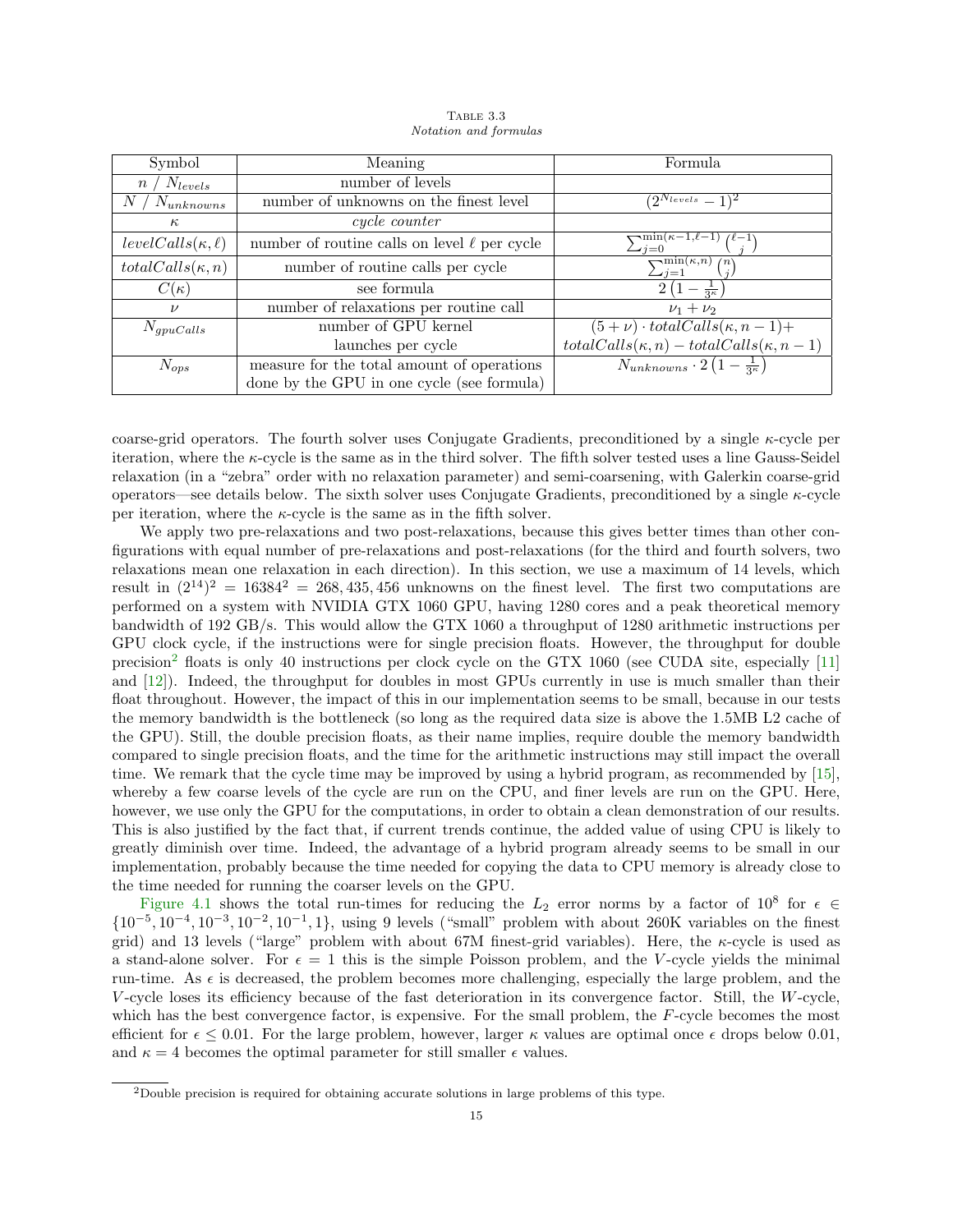<span id="page-15-0"></span>



Fig. 4.1. Solve run-times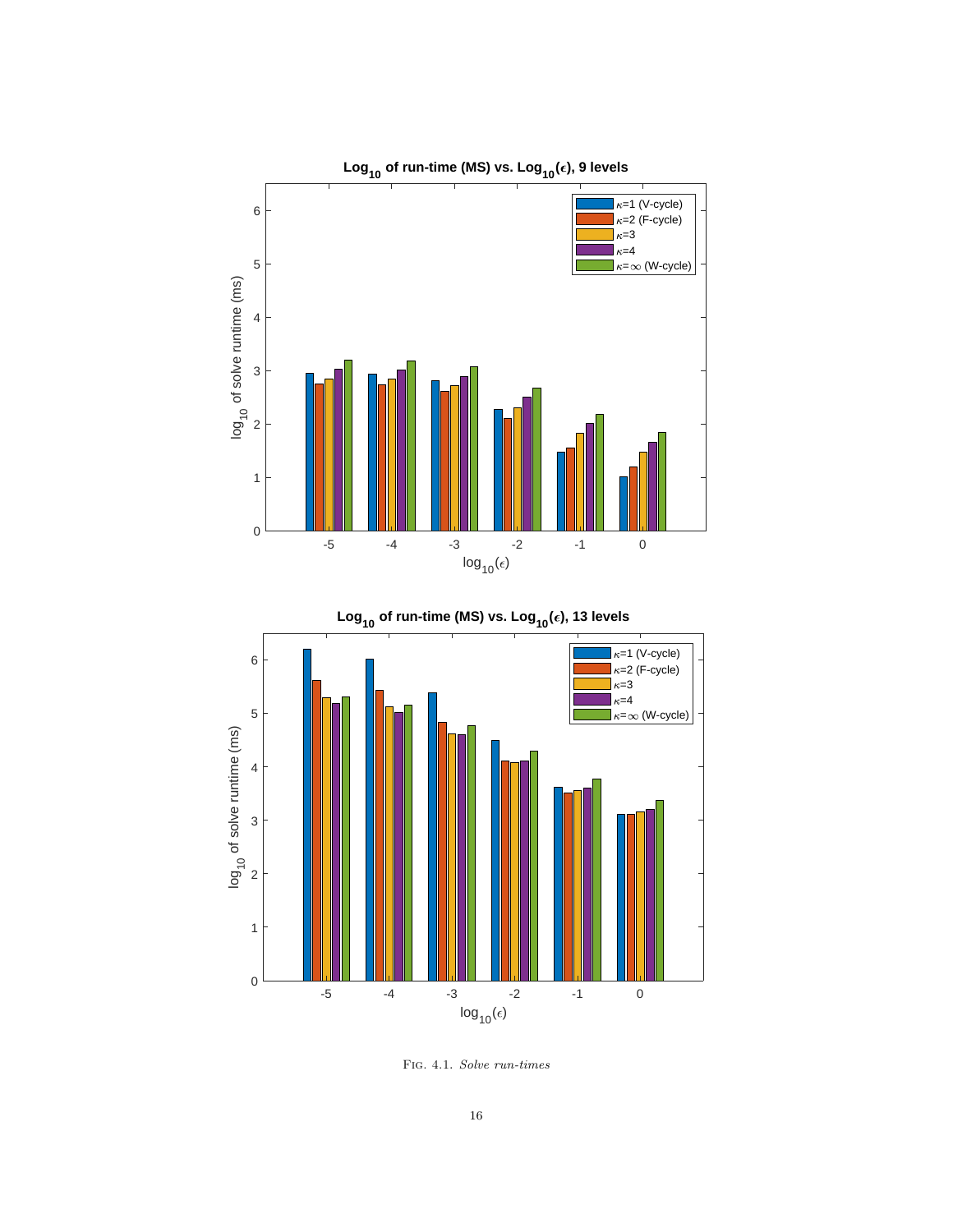TABLE  $4.1$ 

<span id="page-16-0"></span>Stand-alone multigrid with  $\kappa(2,2)$ , using damped Jacobi relaxation and standard coarsening, 12 levels,  $\phi = 45°$ . Relative total time is the total time divided by that of the W-cycle

| $\kappa$                    | Total time $(ms)$ | Relative total time | Average time per cycle (ms) | $\#\text{cycles}$ |
|-----------------------------|-------------------|---------------------|-----------------------------|-------------------|
| $(V$ -cycle $)$             | 182,216           | 4.29                | 26.4                        | 6909              |
| $2$ ( <i>F</i> -cycle)      | 52,080            | 1.23                | 37.1                        | 1403              |
|                             | 28,863            | 0.679               | 44.3                        | 651               |
|                             | 26,356            | 0.620               | 53.2                        | 495               |
| $\infty$ ( <i>W</i> -cycle) | 42,483            | $1.00\,$            | 90.4                        | 470               |

#### TABLE  $4.2$

<span id="page-16-1"></span>Conjugate Gradients preconditioned by a κ-cycle (MGCG), using damped Jacobi relaxation and standard coarsening, 12 levels,  $\phi = 45^{\circ}$ . Relative total time is the total time divided by that of the F-cycle

| $_\kappa$              | Total time(ms) | Relative total time | Average time per cycle (ms) | $\#$ iterations |
|------------------------|----------------|---------------------|-----------------------------|-----------------|
| $(V$ -cycle)           | 9014           | 171                 | 47.7                        | 189             |
| $2$ ( <i>F</i> -cycle) | 5262           | $1.00\,$            | 59.1                        | 89              |
|                        | 4252           | 0.808               | 67.5                        | 63              |
|                        | 4294           | 0.816               | 76.7                        | 56              |
| $(W$ -cycle)           | 6142           | 117                 | 113.7                       | 54              |

## TABLE  $4.3$

<span id="page-16-2"></span>Stand-alone κ-cycle run-times (ms) using alternating zebra relaxation and Galerkin coarse-grid operators, 14 levels, the numbers in parentheses indicate the number of cycles

| angle<br>$\kappa$           | 10            | 30            | 45              | 60            | 80              |
|-----------------------------|---------------|---------------|-----------------|---------------|-----------------|
| $1 (V$ -cycle)              | 751452 (2909) | timeout       | timeout         | timeout       | 835140 (3234)   |
| $2(F$ -cycle)               | 197204 (589)  | 451086 (1347) | 577985 (1725)   | 553166 (1651) | (656)<br>219901 |
|                             | 103595 (274)  | 212531 (562)  | 266935 (706)    | 253346 (670)  | 114530 (303)    |
|                             | 88675 (206)   | 163207 (379)  | (463)<br>199501 | 191667(445)   | 97792 (227)     |
| $\infty$ ( <i>W</i> -cycle) | 159587 (193)  | 268824 (326)  | 316618 (385)    | 313178 (381)  | 174642 (212)    |

### TABLE  $4.4$

<span id="page-16-3"></span>Conjugate Gradients preconditioned by a κ-cycle (MGCG) run-times (ms) using alternating zebra relaxation and Galerkin coarse-grid operators, 14 levels, the numbers in parentheses indicate the number of iterations

| $\kappa \setminus \text{angle}$ | 10          | 30          | 45          | 60          | 80          |
|---------------------------------|-------------|-------------|-------------|-------------|-------------|
| $1 (V-cycle)$                   | 39348 (124) | 61707 (195) | 72305 (229) | 68893 (218) | 41898 (132) |
| $2(F$ -cycle)                   | 23199 (58)  | 33852 (85)  | 38888 (98)  | 37598 (95)  | 24343(61)   |
|                                 | 18384(41)   | 25352(57)   | 28401(64)   | 27459 (62)  | 19209(43)   |
|                                 | 18117(36)   | 23970 (48)  | 26439 (53)  | 25869 (52)  | 19057(38)   |
| $\infty$ ( <i>W</i> -cycle)     | 31548 (35)  | 40367(45)   | 43921(49)   | 43763 (49)  | 33166 (37)  |

## TABLE  $4.5\,$

<span id="page-16-4"></span>Stand-alone multigrid with  $\kappa(2,2)$  run-times (ms), using zebra relaxation, semi-coarsening and Galerkin coarse-grid operators, 14 levels, the numbers in parentheses indicate the number of cycles

| angle<br>$\kappa$           | 10            | 30           | 45             | 60           | 80             |
|-----------------------------|---------------|--------------|----------------|--------------|----------------|
| $1 (V$ -cycle)              | 618154 (1705) | timeout      | timeout        | timeout      | 620274 (1711)  |
| $2(F$ -cycle)               | 297372 (371)  | 775767 (966) | 875116 (1093)  | 677832 (846) | 193031 (241)   |
|                             | 281482 (187)  | 594359 (395) | 616255 $(410)$ | 450079 (299) | 114353 (76)    |
|                             | 410784 (148)  | 730504 (263) | 704672 (254)   | 482585 (174) | 110864 $(40)$  |
| $\infty$ ( <i>W</i> -cycle) | timeout       | timeout      | timeout        | timeout      | (26)<br>363991 |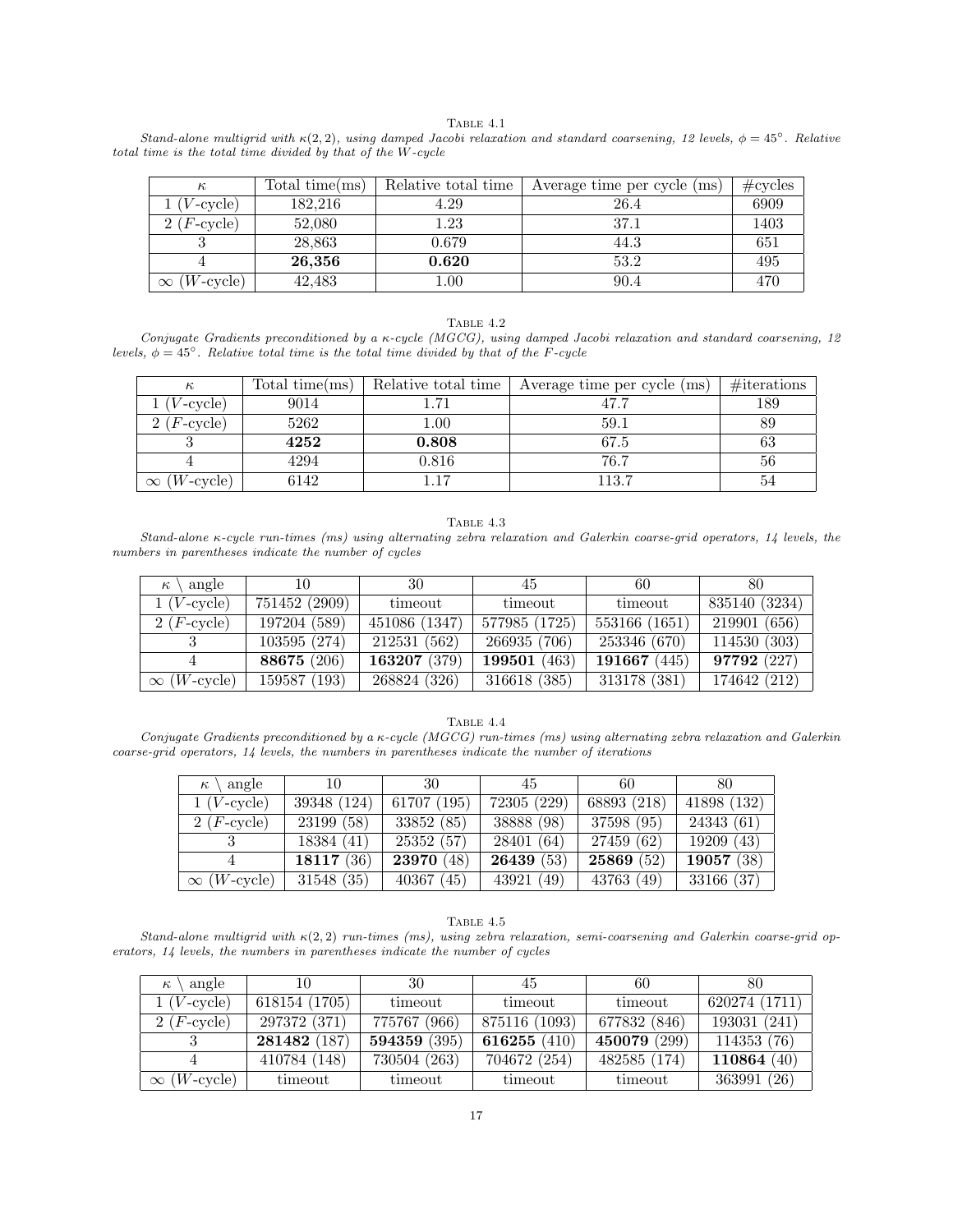#### TABLE 4.6

<span id="page-17-0"></span>Conjugate Gradients preconditioned by a  $\kappa$ -cycle (MGCG) run-times (ms) with  $\kappa(2, 2)$ , using zebra relaxation, semicoarsening and Galerkin coarse-grid operators, 14 levels, the numbers in parentheses indicate the number of iterations

| $\kappa \setminus \text{angle}$ | 10          | 30           | 45          | 60             | 80                |
|---------------------------------|-------------|--------------|-------------|----------------|-------------------|
| $1 (V$ -cycle)                  | 39548 (93)  | 70761 (164)  | 79566 (189) | 69379 (165)    | 39811 (94)        |
| $2(F$ -cycle)                   | 39377 (45)  | 61557 $(71)$ | 68511 (79)  | 58007(67)      | <b>31492</b> (36) |
|                                 | 52292 (33)  | 77894 (48)   | 79088 (50)  | 64627(41)      | 31889 (20)        |
| 4                               | 85674 (30)  | 115353(40)   | 114044 (40) | 94055(33)      | 43082(15)         |
| $\infty$ ( <i>W</i> -cycle)     | 411286 (29) | 538387 (38)  | 510449(36)  | 408226<br>(29) | 170028 (12)       |

[Table 4.1](#page-16-0) shows the total run-times for reducing the  $L_2$  error norms by a factor of  $10^8$  for  $\epsilon = 0.0001$ using 12 levels (about 17M finest-grid variables), where the  $\kappa$ -cycle is used as a stand-alone solver. These parameters result in a challenging problem, and we clearly see the tradeoff here, with the required number of cycles decreasing as  $\kappa$  increases, but the average time per cycle increasing significantly. In terms of total run-time, the best tradeoff is provided for  $\kappa = 4$ , with  $\kappa = 3$  close behind.

[Table 4.2](#page-16-1) shows run-times for the case where the  $\kappa$ -cycle is used as a preconditioner for Conjugate Gradients (called MGCG in [\[16\]](#page-19-18)). As expected, this yields a much more efficient solver than the stand-alone κ-cycle. We see once again that setting  $\kappa$  to 3 or 4 yields superior run-times, this time with  $\kappa = 3$  in the lead.

For the angle  $\phi = 45^{\circ}$ , the point relaxation used in the two tests described above is adequate, because the bottleneck is the coarse-grid correction. However, when  $\epsilon$  is small and  $\phi$  is close to 0 or 90 degrees, and thus the direction of strong coupling is nearly aligned with the grid, point relaxation such as Jacobi is known to be ineffective. In order to obtain a sufficiently good smoothing factor in these cases, there are two common methods: using line-relaxation along the coordinate of the strongly-coupled variables, or coarsening only in the coordinate of the strongly-coupled variables (semi-coarsening). Because in real problems we usually do not know in advance the direction of strong coupling (and it may change over the domain), a technique which takes care of both directions is used for robustness. One common method to obtain such a robust solver is using alternating line-relaxation: first along one coordinate and then along the other coordinate. Another well-known method is using line relaxation along one coordinate and coarsening only along the other coordinate.

[Table 4.3](#page-16-2) shows the total run-times for reducing the  $L_2$  error norms by a factor of 10<sup>8</sup> for  $\epsilon = 0.00001$  using 14 levels (about 268M finest-grid variables), where the κ-cycle is used as a stand-alone solver. The numbers in parentheses indicate the number of cycles. A comparison of several choices for the angle between the strong-diffusion direction and the x-coordinate is presented. Here, the so-called alternating zebra relaxation (line Gauss Seidel in Red-Black ordering) is used first along the x-coordinate and then along the y-coordinate (only one relaxation in each direction is employed). Also, Galerkin coarsening is used for constructing the coarse-grid operator. This combination provides very good error smoothing for any angle  $\phi$ , and the cause for the slow convergence is inadequate coarse-grid corrections [\[21\]](#page-19-13). For every angle in the test, setting  $\kappa$  to 4 yields a superior run-time. Note that in this and in the next tests we used a machine with NVIDIA GeForce RTX 3090 GPU, which allowed us the required memory for 14 levels, whereby  $\kappa > 2$  becomes advantageous.

[Table 4.4](#page-16-3) shows run-times for the case where the  $\kappa$ -cycle is used as a preconditioner for Conjugate Gradients, using the same  $\kappa$ -cycle parameters as in [Table 4.3.](#page-16-2) As in the stand-alone version, for every angle in the test, setting  $\kappa$  to 4 yields a superior run-time.

[Table 4.5](#page-16-4) shows run-times for cycles similar to those in [Table 4.3,](#page-16-2) but with two relaxations along the x-coordinate (and no relaxation along the y-coordinate), and semi-coarsening: the grid is coarsened only along the y-coordinate. As in the third solver, this combination also provides very good error smoothing for any angle. For every angle in the test, setting  $\kappa$  to 3 or 4 yields superior run-times. Note that when semi-coarsening in 2D is used together with a W-cycle (as in this case), the number of operations required per cycle is no longer linear in N, but is  $O(N \log N)$ . This accounts for the sharp rise in run-times seen in the last row of [Table 4.5.](#page-16-4) For other values of  $\kappa$ , the number of operations is linear in N, but the constant factor may be very large for large values of  $\kappa$ . This gives a relative advantage for small values of  $\kappa$ .

[Table 4.6](#page-17-0) shows run-times for the case where the  $\kappa$ -cycle is used as a preconditioner for Conjugate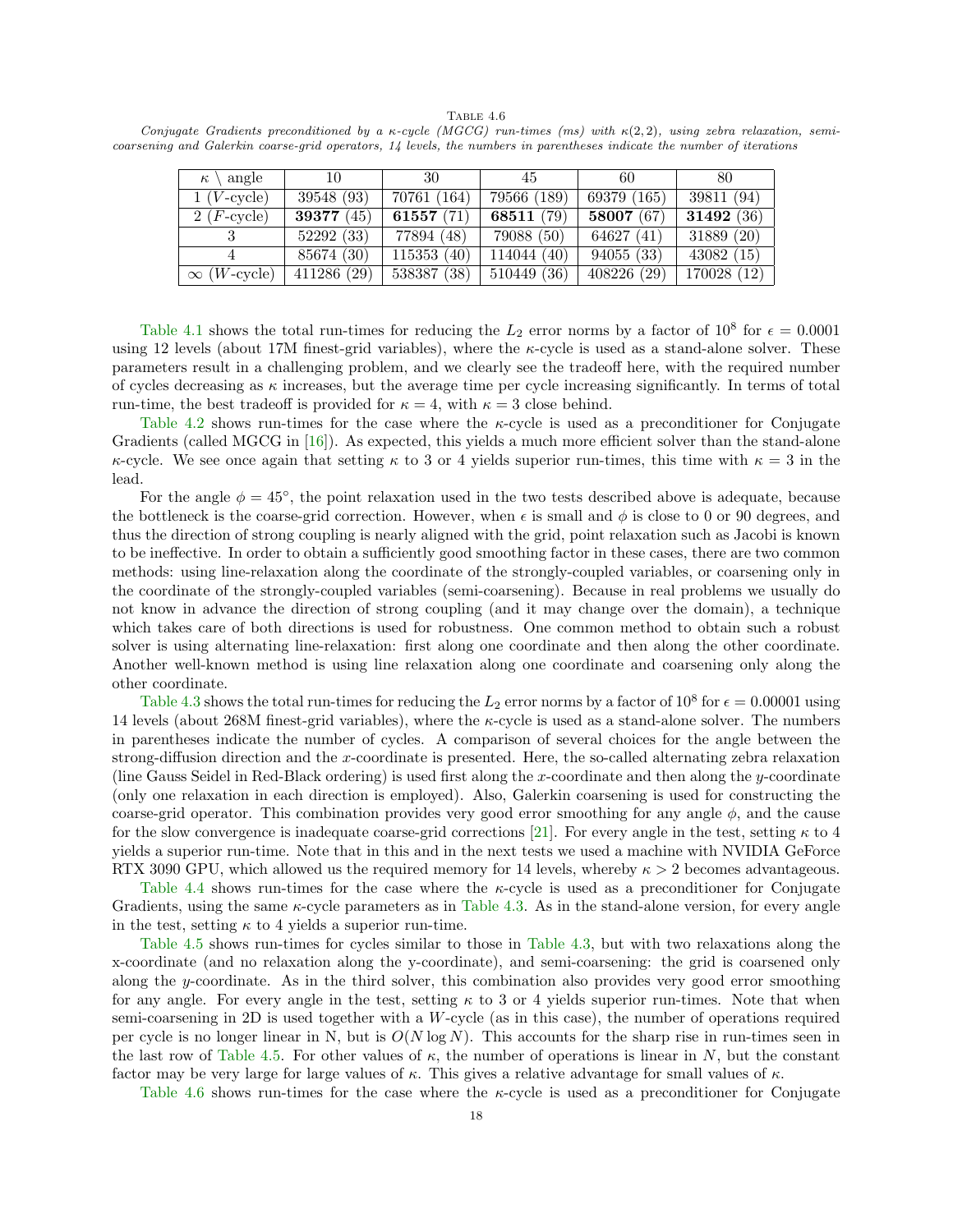Gradients, using the same  $\kappa$ -cycle parameters as in [Table 4.5.](#page-16-4) The semi-coarsening and line relaxations are expensive, especially for large values of  $\kappa$ , so for each of the angles, setting  $\kappa$  to 2 (the F-cycle) yields the best time in this case.

Note that the damped Jacobi relaxations are symmetric, and the same number of relaxations is done before and after the recursive calls. Also, the full-weighting restriction operator is the adjoint of the bi-linear prolongation operator. As proved in [\[16\]](#page-19-18), these conditions are sufficient for the matrices of a V -cycle and a W-cycle to be symmetric and positive definite, when the start guess is zero, and therefore they are valid preconditioners for Conjugate Gradients. For  $1 < \kappa < n$  the cycle is not symmetric (indeed, the F-cycle is described as "not a valid preconditioner" in [\[17\]](#page-19-19)). Still, the MGCG algorithm converges in all the tests we checked, and, as in the example above, asymmetric  $\kappa$ -cycles can be better preconditioners than both  $V$ -cycles and  $W$ -cycles.

The values of  $\alpha$  and  $\beta$  are system dependent. For larger ratios  $\frac{\alpha}{\beta}$ , the importance of smaller  $\kappa$ 's is more significant, because  $N_{ops}$  does not change much for various  $\kappa$  values, whereas the change in  $N_{gpuCalls}$  may be huge, as can be inferred from [Table 3.3.](#page-14-0)

<span id="page-18-3"></span>5. Conclusions and further research. In this work, we have presented a new simple fixed recursive structure for multigrid algorithms, yielding a family of multigrid cycles governed by a cycle counter  $\kappa$ . We have derived theoretical complexity results for this algorithm, developed tools for practical prediction of run-time, and have demonstrated the new structure's utility in numerical tests, showing cases where the  $\kappa$ -cycle is more efficient than any one of the cycles in common use.

It would be worthwhile to explore κ-cycle performance in other problems and other computing platforms, with the aim of discovering regimes where even more significant improvement may be obtained. One such platform may be a distributed system with multiple connected computers. In such a platform the relative cost of using a large  $\kappa$ , and a W-cycle in particular, would probably be much bigger than in the GPU platform. Furthermore, distributed platforms allow solution of larger problems, and this may yield a benefit to intermediate  $\kappa$ 's. Also, a run-time model very similar to the one we have shown in [\(3.1\)](#page-9-1) for a GPU system may be relevant to distributed systems and other computing platforms. On the other hand, modern GPUs with reduced or partly hidden latency, should allow using larger  $\kappa$  values to advantage.

In addition, it may be interesting to test the new family of cycles on nonsymmetric problems such as the convection-diffusion equation. Finally, the  $\kappa$ -cycle should also be tested for more complex problems that are more practical for real world applications, including AMG for unstructured problems with non-constant coarsening ratio and operator-complexity.

**6. Appendix.** We wish to estimate the number of levels,  $n$ , where the computation cost matches the call cost, i.e., the turning point. For a given  $\kappa$ ,

$$
\alpha \cdot N_{gpuCalls} = \beta \cdot N_{ops} = \beta \cdot C(\kappa) \cdot (2^n - 1)^2.
$$

Hence,

$$
n = \log_2 \left( 1 + \sqrt{\left( \frac{\alpha}{\beta} \cdot \frac{N_{gpuCalls}}{C(\kappa)} \right)} \right),
$$

where, for coarsening factor 0.25,  $C(\kappa) = 2(1 - \frac{1}{3^{\kappa}})$  depends only on  $\kappa$ , and  $N_{gravCalls}$  depends on  $\kappa$  and  $n$ , but does not depend on  $\alpha$  or on  $\beta$ . This last equation can be used to iteratively solve the problem and find the number of levels (and the number of unknowns). We have initialized  $n$  to 2 and found that 20 iterations suffice for converging to  $n_{tp}$ .

### REFERENCES

- <span id="page-18-1"></span>[1] A. H. Baker, R. D. Falgout, H. Gahvari, T. Gamblin, W. Gropp, K. E. Jordan, T. V. Kolev, M. Schulz, and U. M. Yang, Preparing algebraic multigrid for exascale, Lawrence Livermore National Laboratory, Tech. Rep. LLNL-TR-533076, (2012).
- <span id="page-18-2"></span>[2] A. Bienz, R. D. Falgout, W. Gropp, L. N. Olson, and J. B. Schroder, Reducing parallel communication in algebraic multigrid through sparsification, SIAM J. Sci. Comput., 38 (2016), pp. S332–S357.
- <span id="page-18-0"></span>[3] A. BRANDT, Multi-level adaptive technique (MLAT) for fast numerical solution to boundary value problems, in Proceedings of the Third International Conference on Numerical Methods in Fluid Mechanics, Springer, 1973, pp. 82–89.